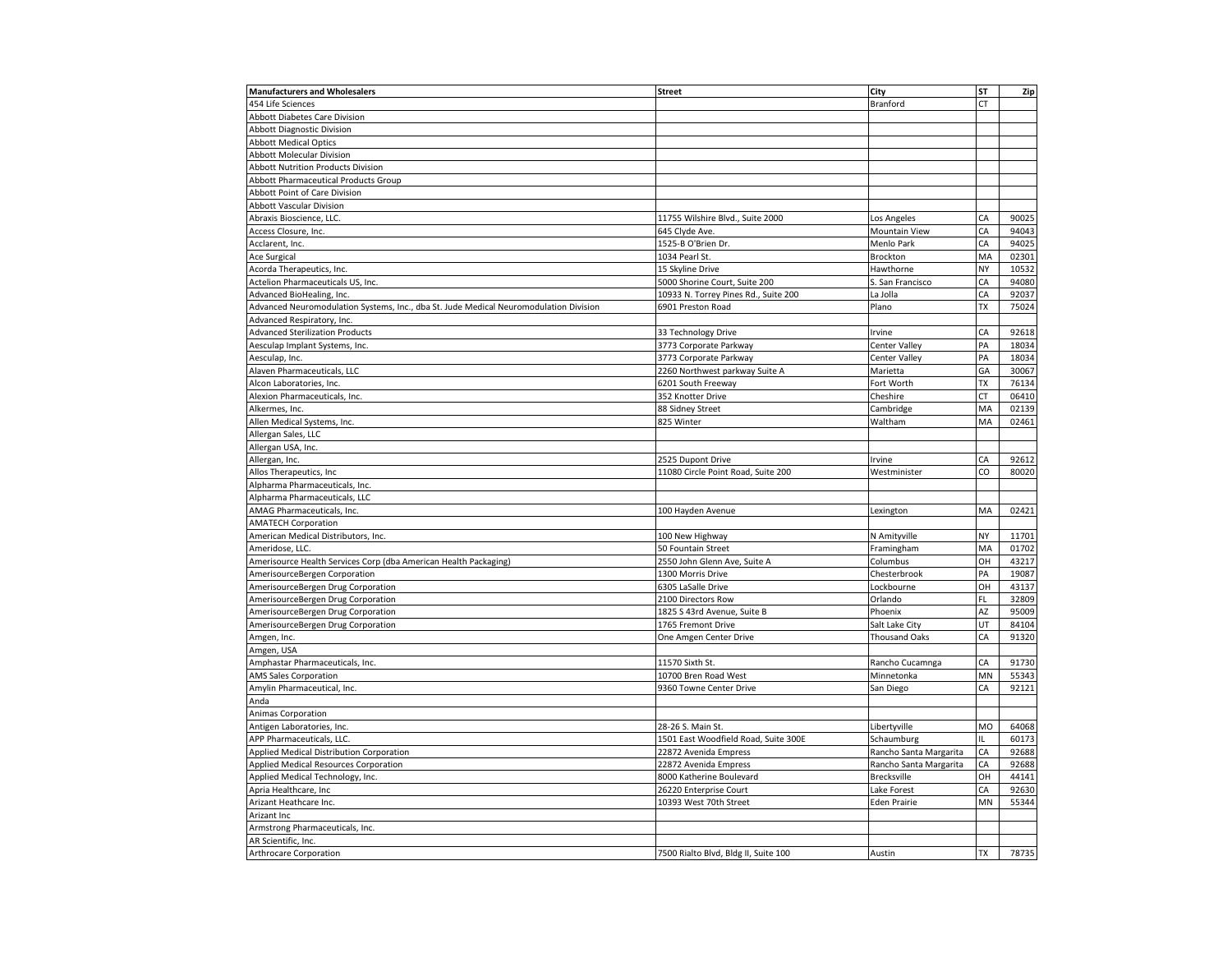| <b>Manufacturers and Wholesalers</b>                                                   | <b>Street</b>                           | City               | ST  | Zip   |
|----------------------------------------------------------------------------------------|-----------------------------------------|--------------------|-----|-------|
| Ascend Therapeutics, Inc.                                                              | 607 Herndon Parkway, Suite 110          | Herndon            | VA  | 20170 |
| ASD Specialty Healthcare, Inc.                                                         | 345 International Boulvard, Suite 400   | <b>Brooks</b>      | KΥ  | 40109 |
| ASD Specialty Healthcare, Inc.                                                         | 5360 Capital Court, Suite 102           | Reno               | NV  | 89502 |
| ASD Specialty Healthcare, Inc. (dba Ocology Supply)                                    | 2801 Horace Sheppard Drive              | Dothan             | AL  | 36303 |
| Astellas Pharma US, Inc.                                                               | Three Parkway North                     | Deerfield          | IL. | 60015 |
| AstraZenca LP                                                                          | 1800 Concord Pike                       | Wilmington         | DE  | 19850 |
| AstraZenca Pharmaceuticals LP                                                          | 1800 Concord Pike                       | Wilmington         | DE  | 19850 |
| Atos Medical, Inc.                                                                     | 11390 W Theodore Trecker Way            | <b>West Allis</b>  | WI  | 53214 |
| ATS Medical, Inc.                                                                      | 3905 Annapolis Ln., Suite 105           | Plymouth           | MN  | 55447 |
| Atto BioScience, Inc.                                                                  |                                         |                    |     |       |
| <b>Auburn Pharmaceutical</b>                                                           | 1775 John R. Road                       | Troy               | MI  | 48083 |
| Auxilium Pharmaceuticals, Inc.                                                         | 40 Valley Steam Parkway                 | Malvern            | PA  | 19355 |
| Axcan Pharma US, Inc.                                                                  | 22 Inverness Center Parkway             | Birmingham         | AL  | 35242 |
| Azur Pharma, Inc.                                                                      | 100 Abbott Park Rd. Bldg. AP6D-1        | <b>Abbott Park</b> | IL  | 60064 |
| Azur Pharma, Inc.                                                                      | 1818 Market Street, Suite 2350          | Philadelphia       | PA  | 19103 |
| B. Braun Interventional Systems, Inc.                                                  | 824 Twelfth Avenue                      | Bethlehem          | PA  | 18018 |
| B. Braun Medical, Inc.                                                                 | 824 Twelfth Avenue                      | Bethlehem          | PA  | 18018 |
| Banyan International Corp.                                                             | 2118 E. Interstte 20                    | Abilene            | TX  | 79604 |
| Bard Access Systems, Inc.                                                              |                                         |                    |     |       |
| Bard Peripheral Vascular, Inc.                                                         |                                         |                    |     |       |
| Bausch & Lomb, Incorporated                                                            | One Bausch & Lomb Place                 | Rochester          | NY  | 14604 |
| <b>Baxter Healthcare Corporation</b>                                                   | One Baxter Parkway                      | Deerfield          | Ш   | 60015 |
| Bayer Healthcare Pharmaceuticals, Inc.                                                 |                                         |                    |     |       |
| Bayer Healthcare, LLC.                                                                 | 6 West Belt                             | Wayne              | IN  | 07470 |
| Bayer Healthcare, LLC. Animal Health Division                                          |                                         |                    |     |       |
| Bayer, LLC Diabetes Care Division                                                      |                                         |                    |     |       |
| BD AcuteCare, Inc.                                                                     |                                         |                    |     |       |
| BD Biosciences Sys & Reagents, Inc.                                                    |                                         |                    |     |       |
| BD Infusion Therapy Systems, Inc.                                                      |                                         |                    |     |       |
| BDI Pharma, Inc.                                                                       | 120 Research Drive                      | Columbia           | SC  | 29203 |
| Becton Dickinson and Company and subsidiaries                                          | 1 Becton Drive                          | Franklin Lakes     | NJ  | 07417 |
|                                                                                        | 5500 New Horizons Blvd.                 | N Amityville       | NY  | 11701 |
| Bellco Drug Corp.                                                                      |                                         |                    |     |       |
| <b>BEMS Holdings, LLC</b><br>Bioform Medical, Inc.                                     | 1875 S. Grant St., Suite 110            |                    | CA  | 94402 |
|                                                                                        |                                         | San Mateo          | MA  | 02142 |
| Biogen Idec                                                                            | 14 Cambridge Center                     | Cambridge          |     |       |
| BioRx                                                                                  | 10828 Kenwood Road                      | Cincinnati         | OH  | 45242 |
| Biosense Webster, Inc.                                                                 | 3333 Diamond Canyon Road                | Diamond Bar        | CA  | 91765 |
| <b>Biotest Pharmaceuticals Corporation</b>                                             | 5800 Park of Commerce Blvd. NW          | <b>Boca Raton</b>  | FL  | 33487 |
| Boehringer Ingelheim Pharmaceuticals, Inc.                                             | 900 Ridgebury Rd.                       | Ridgefield         | СT  | 06877 |
| <b>Boston Scientific Corporation</b>                                                   | One Boston Scientific Place             | Natick             | MA  | 01760 |
| Boston Scientific CRM (Boston Scientific, Guidant Sales Corp & Cardiac Pacemakers Inc) |                                         |                    |     |       |
| Boston Scientific Neuromodulation Corporation                                          | One Boston Scientific Place             | Natick             | MA  | 01760 |
| BoundTree Medical, LLC                                                                 |                                         |                    |     |       |
| Brainlab, Inc.                                                                         | 3 Westbrook Corporate Center, Suite 400 | Westchester        | IL  | 60154 |
| Bristol-Myers Squibb Company                                                           | 777 Scudders Mill Road                  | Plainsboro         | NJ  | 08536 |
| <b>Bryant Ranch Prepack</b>                                                            | 12623 Sherman Way #A                    | North Hollywood    | CA  | 91605 |
| <b>Butler Schein Animal Supply</b>                                                     | 400 Metro Place N.                      | Dublin             | OH  | 43017 |
| C.R. Bard, Inc.                                                                        | 730 Central Avenue                      | Hill               | NJ  | 07974 |
| Cardiac Pacemakers, Inc                                                                |                                         |                    |     |       |
| Cardinal Health, Inc. and It's subsidiaries                                            | 7000 Cardinal Place                     | Dublin             | OH  | 43017 |
| CareFusion Corporation and all It's subsidiaries                                       | 3750 Torrey View Court                  | San Diego          | CA  | 92130 |
| Carestream Health Inc.                                                                 | 150 Verona Street                       | Rochester          | NY  | 14608 |
| CaridianBCT, Inc.                                                                      | 10811 West Collins Ave.                 | Lakewood           | CO  | 80215 |
| Centocor Ortho Biotec, LP                                                              |                                         |                    |     |       |
| Central Admixture Pharmacy Services, Inc.                                              | 824 Twelfth Avenue                      | Bethlehem          | PA  | 18018 |
| Cephalon, Inc.                                                                         | 41 Moores                               | Frazer             | PA  | 19355 |
| Cerexa, Inc.                                                                           |                                         |                    |     |       |
| Chapin Drug Company                                                                    | 5100 East Hunter Avenue                 | Anaheim Hills      | CA  | 92807 |
| CHF Solutions, Inc.                                                                    |                                         |                    |     |       |
| Codman & Shurtleff, Inc.                                                               | 325 Paramount Drive                     | Raynham            | MA  | 02769 |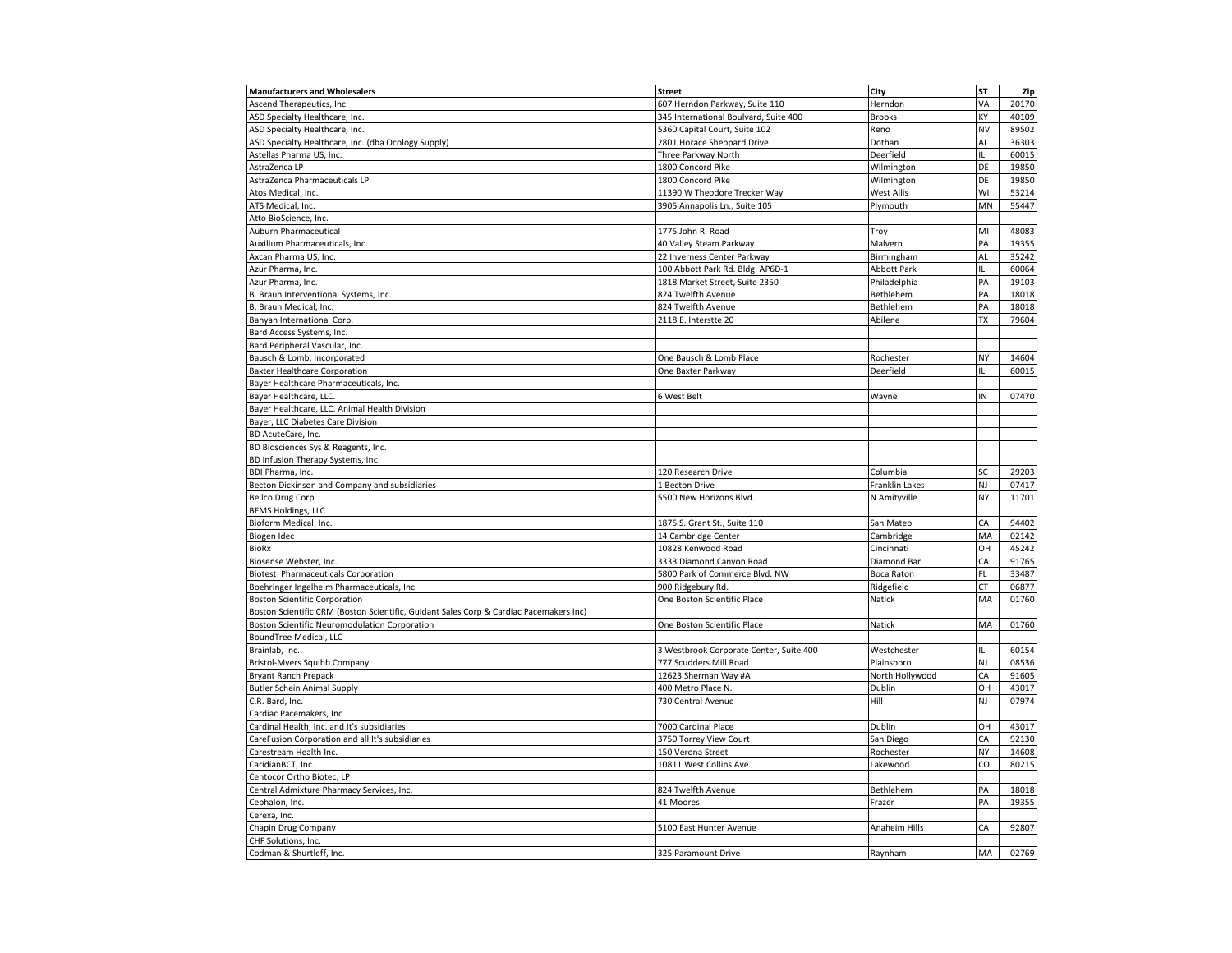| <b>Manufacturers and Wholesalers</b>                          | <b>Street</b>                              | City             | ST        | Zip            |
|---------------------------------------------------------------|--------------------------------------------|------------------|-----------|----------------|
| <b>Colgate Oral Pharmaceuticals</b>                           | 300 Park Ave                               | New York         | NY        | 10022          |
| <b>Coloplast Corporation</b>                                  | 1601 West River Road                       | Minneapolis      | MN        | 55411          |
| Coloplast Manufacturing US, LLC                               |                                            |                  |           |                |
| Colorado Medical Cyclotron                                    |                                            |                  |           |                |
| Columbia Laboratories, Inc.                                   | 354 Eisenhower Parkway, Plaza 1, 2nd floor | Livingston       | NJ        | 07039          |
| ConvaTec, Inc.                                                | 100 Headquarters Park Drive                | Skillman         | NJ        | 08558          |
| Cook Incorporated                                             |                                            |                  |           |                |
| Cook Medical Incorporated                                     | 1025 West Acuff Rd                         | Bloomington      | IN        | 47404          |
| Coopervision, Inc.                                            | 370 Woodcliff Drive, Suite 200             | Fairport         | NY        | 14450          |
| <b>Cordis Corporation</b>                                     | 14201 NW 60th Avenue                       | Miami Lakes      | FL        | 33014          |
| Coria Laboratories, LTD.                                      | 3909 Hulen Street                          | Fort Worth       | TX        | 76107          |
| <b>Cornerstone Therapeutics</b>                               | 1255 Crescent Green Drive, Suite250        | Cary             | <b>NC</b> | 27518          |
| CoTherix, Inc.                                                |                                            |                  |           |                |
| Covidien                                                      | 15 Hampshire St.                           | Mansfield        | MA        | 02048          |
| CryoLife, Inc.                                                | 1655 Roberts Blvd. NW                      | Kennesaw         | GA        | 30144          |
| <b>CSL Behring</b>                                            | 1020 First Ave., PO Box 60501              | King of Prussia  | PA        | 19406          |
| CSL Biotherapies, Inc.                                        |                                            |                  |           |                |
| <b>Cubist Pharmaceuticals US</b>                              |                                            |                  |           |                |
| Cubist Pharmaceuticals, Inc.                                  | 65 Hayden Avenue                           | Lexington        | MA        | 02421          |
| Cumberland Pharmaceuticals, Inc.                              | 2525 West End Ave, Suite 950               | Nashville        | TN        | 37203          |
| Daiichi-Sankyo, Inc.                                          | Two Hilton Court                           | Parsippany       | NJ        | 07054          |
| Darby Dental Supply Inc.                                      | 300 Jericho Quadrangle                     | Jericho          | NY        | 11753          |
| Darby Dental Supply Inc.                                      | 4745 Longley Lane                          | Reno             | NV        | 89502          |
| Darby Dental Supply Inc.                                      | 4460 E. Holmes Road                        | Memphis          | TN        | 38118          |
| Davol, Inc.                                                   |                                            |                  |           |                |
| DePuy Institute LLC                                           | 325 Paramount Drive                        | Raynham          | MA        | 02767          |
| DePuy Miltek, Inc.                                            | 325 Paramount Drive                        | Raynham          | MA        | 02768          |
| DePuy Orthopedics, Inc.                                       | 700 Orthopaedic Drive                      | Warsaw           | IN        | 46581          |
| DePuy Spine, a Johnson and Johnson Co.                        | 325 Paramount Drive                        | Raynham          | MA        | 02038          |
| Dermik Laboratories                                           |                                            |                  |           |                |
| Dexcom, Inc.                                                  | 6340 Sequence Dr.                          |                  | CA        | 82121          |
| Dey Pharma, LP                                                |                                            | San Diego        |           |                |
|                                                               |                                            |                  | NJ        |                |
| Diagnostica Stago, Inc.<br><b>Direct Dental</b>               | 5 Century Dr.<br>1267 Spice Island         | Parsippany       | NV        | 07054<br>89431 |
|                                                               |                                            | Sparks           |           |                |
| Discovery Labware, Inc.                                       |                                            |                  | IN        |                |
| Disetronic Medical Systems, Inc.                              |                                            | Indianapolis     |           |                |
| Dispensing Solutions, Inc.                                    | 3000 W. Warner Ave.                        | Santa Anna       | CA        | 92704          |
| DJO Surgical                                                  |                                            |                  |           |                |
| DJO, LLC                                                      | 1430 Decision St.                          | Vista            | CA        | 92081          |
| Dyax Corp.                                                    | 300 Technology SQ                          | Cambridge        | MA        | 02139          |
| EBEWE Parenta Pharmaceuticals, Inc.                           |                                            |                  |           |                |
| Eisai, Inc.                                                   | 100 Tice Blvd.                             | Woodcliff Lake   | NJ        | 07677          |
| Elan Pharmaceuticals, Inc.                                    | 800 Gateway Blvd.                          | S. San Francisco | CA        | 94080          |
| Eli Lilly and Company                                         | Lilly Corporate Center                     | Indianapolis     | IN        | 46285          |
| EMD Biotech Center, Inc.                                      |                                            |                  |           |                |
| EMD Lexigen, Inc. and EMD Pharmaceuticals                     |                                            |                  |           |                |
| EMD Serono Research Center, Inc. and EMD Biotech Center, Inc. |                                            |                  |           |                |
| EMD Serono Research Institute, Inc.                           |                                            |                  |           |                |
| EMD Serono, Inc.                                              | One Technology Place                       | Rockland         | MA        | 02370          |
| <b>Emergency Medical Products, Inc.</b>                       |                                            |                  |           |                |
| Empi                                                          |                                            |                  |           |                |
| Endo Pharmaceuticals Solutions, Inc.                          |                                            |                  |           |                |
| Endo Pharmaceuticals, Inc.                                    | 100 Endo Blvd.                             | Chadds Ford      | PA        | 19317          |
| Endocare, Inc                                                 | 9825 Spectrum Drivd Bldg 3                 | Austin           | TX        | 78717          |
| EndoSolutions, Inc.                                           |                                            |                  |           |                |
| Eon Labs, Inc.                                                |                                            |                  |           |                |
| <b>ETEX Corporation</b>                                       | 38 Sidney Street                           | Cambridge        | MA        | 02139          |
| Ethicon Inc.                                                  | PO Box 151; Route 22 West                  | Somerville       | NJ        | 08876          |
| Eurand Pharmaceuticals, Inc.                                  | 790 Township Line Rd., Suite 250           | Yardley          | Pa        | 19067          |
| Evalve                                                        |                                            |                  |           |                |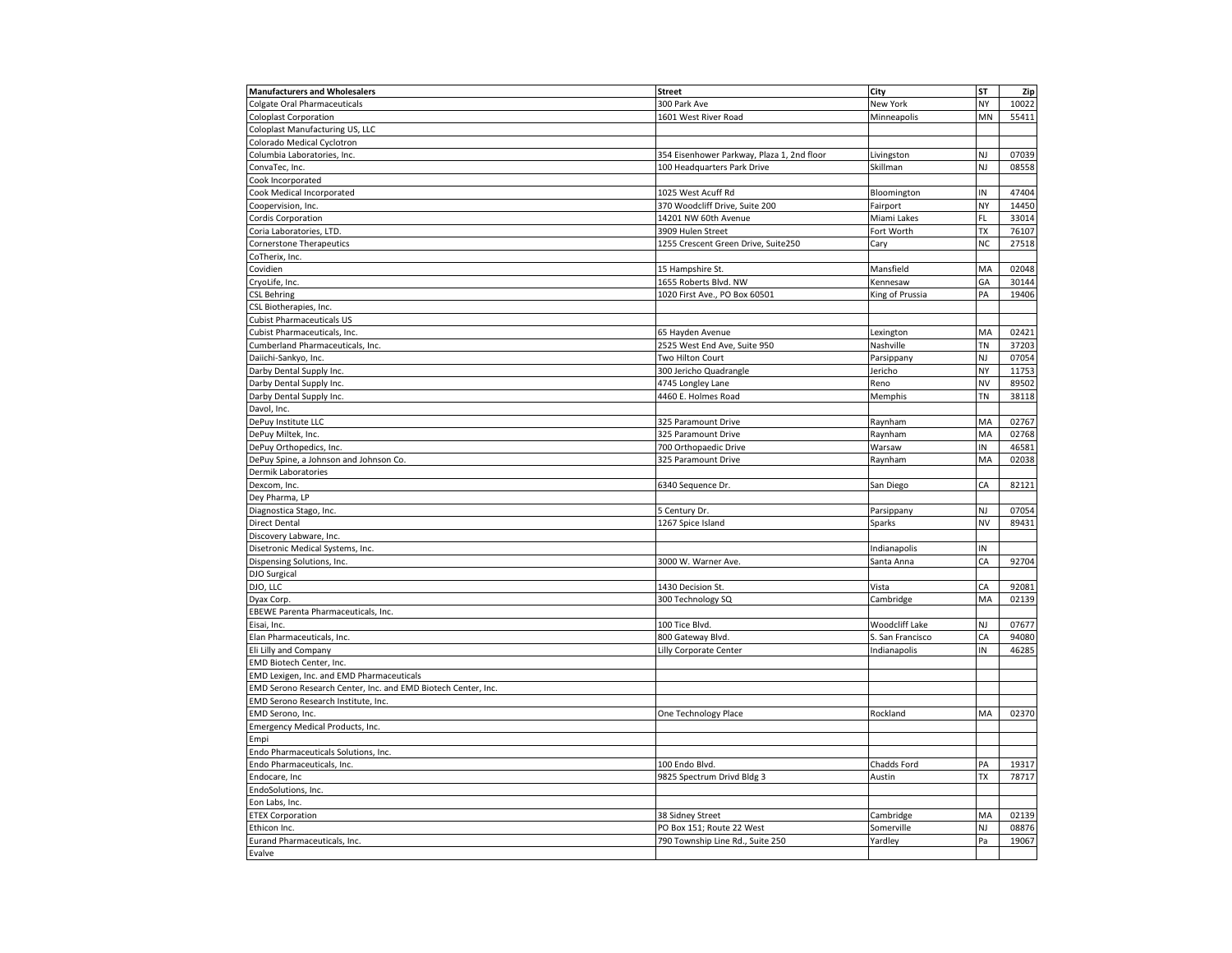| <b>Manufacturers and Wholesalers</b>                                                   | <b>Street</b>                     | City                   | <b>ST</b> | Zip            |
|----------------------------------------------------------------------------------------|-----------------------------------|------------------------|-----------|----------------|
| <b>Expert Med</b>                                                                      |                                   |                        |           |                |
| Falcon Pharmaceuticals, Ltd.                                                           |                                   |                        |           |                |
| Ferring Pharmaceuticals, Inc                                                           | 4 Gatehall Drive, Third Floor     | Parsippany             | NJ        | 07054          |
| FFF Enterprises, Inc.                                                                  | 41093 County Center Dr.           | Temecula               | CA        | 92591          |
| <b>First Veterinary Supply</b>                                                         |                                   |                        |           |                |
| Fleming & Company, Pharmaceuticals dba Fleming Pharmaceuticals                         | 1733 Gilsinn Lane                 | Fenton                 | <b>MO</b> | 63026          |
| FlowCardia, Inc                                                                        |                                   |                        |           |                |
| Focus Diagnostics, Inc.                                                                | 11331 Valley View St              | Cypress                | CA        | 90630          |
| Forest Pharmaceuticals, Inc.                                                           | 13600 Shoreline Dr.               | St. Louis              | MO        | 63045          |
| Forest Research Institute                                                              |                                   |                        |           |                |
| Galderma Laboratories, L.P.                                                            | 14501 North Freeway               | Fort Worth             | ТX        | 76166          |
| Gallipot, Inc.                                                                         | 2400 Pilot Knob Road              | St. Paul               | MN        | 55120          |
| Gambro Renal Products, Inc.                                                            | 14143 Denver West Parkway         | Lakewood               | CO        | 80401          |
| GE Healthcare, Inc.                                                                    | 101 Carnegie Center               | Princeton              | NJ        | 08540          |
| GeneOhm Sciences, Inc.                                                                 |                                   |                        |           |                |
| General Injectables and Vaccines, Inc.                                                 |                                   |                        |           |                |
| Genetech, Inc.                                                                         | 1 DNA Way                         | South San Francisco    | CA        | 94080          |
| GenTrac, Inc.                                                                          |                                   |                        |           |                |
| Genzyme Corporation                                                                    | 500 Kendall St                    | Cambridge              | MA        | 02142          |
| Gilead Sciences, Inc.                                                                  | 333 Lakeside Drive                | <b>Foster City</b>     | CA        | 94404          |
| GlaxoSmithKline, LLC                                                                   | Five Moore Drive                  | Research Triangle Park | NC        | 27709          |
| GlaxoSmithKline Consumer Healthcare, LP                                                |                                   |                        |           |                |
| Global Care Quest, Inc                                                                 |                                   |                        |           |                |
| Graceway Pharmaceuticals, LLC                                                          | 340 Martin Luther King Blvd.      | Bristol                | ΤN        | 37620          |
| <b>Guidant Sales Corporation</b>                                                       | 4100 Hamline Avenue, North F368   | St. Paul               | MN        | 55112          |
| <b>Gulf South Medical Supply</b>                                                       |                                   |                        |           |                |
| H.D. Smith Wholesale Drug/Barnes                                                       | 1370 Victoria Stree               | Carson                 | CA        | 90746          |
| Hager Worldwide, Inc.                                                                  | 13322 Byrd Drive                  | Odessa                 | FL        | 33556          |
| Hand Innovations, LLC.                                                                 |                                   |                        |           |                |
| Hansen Medical, Inc.                                                                   | 800 E. Middlefield Rd.            | Mountain View          | CA        | 94043          |
| Healthpoint, LTD.                                                                      | 3909 Hulen Street                 | Fort Worth             | ТX        | 76107          |
| Healtronics, Inc                                                                       |                                   |                        |           |                |
|                                                                                        |                                   |                        | CA        |                |
| HemoCue, Inc.                                                                          | 40 Empire Dr.                     | Lake Forest            | NY        | 92630<br>11747 |
| Henry Schein                                                                           | 135 Duryea Rd                     | Melville               |           |                |
| Hill-Rom Company, Inc.                                                                 |                                   |                        |           |                |
| Hill-Rom Manufacturing, Inc.                                                           |                                   |                        |           |                |
| Hill-Rom Services, Inc.                                                                |                                   |                        |           |                |
| Hill-Rom, Inc.                                                                         | 1069 East State Road 46           | <b>Batesville</b>      | IN        | 47006          |
| Hoffman-La Roche, Inc.                                                                 | 340 Kingsland Street              | Nutley                 | NJ        | 07110          |
| Hospira, Inc.                                                                          | 275 North Field Drive             | Lake Forest            | IL        | 60045          |
| <b>IBIS Biosciences</b>                                                                |                                   |                        |           |                |
| Ikaria, Inc.                                                                           | 6 Route 173                       | Clinton                | NJ        | 08809          |
| <b>Independent Pharmacy Cooperative</b>                                                | 1550 Columbus St.                 | Sun Prairie            | WI        | 53590          |
| INO Therapeutics, LLC, subsidary of Ikaria, Inc.                                       | 6 Route 173                       | Clinton                | NJ        | 08809          |
| InSource, Inc.                                                                         |                                   |                        |           |                |
| Inspire Pharmaceuticals, Inc.                                                          | 4222 Emperor Boulevard, Suite 200 | Durham                 | <b>NC</b> | 27703          |
| Integra LifeSciences Corrporation                                                      |                                   |                        |           |                |
| Integra LifeSciences Holdings Corporation                                              | 311 Enterprise Drive              | Plainsboro             | NJ        | 08536          |
| Integra LifeSciences Holdings Corporation & companies that sell Integra products in NV |                                   |                        |           |                |
| Integra Luxtec, Inc.                                                                   |                                   |                        |           |                |
| Integra Radionics, Inc.                                                                |                                   |                        |           |                |
| Integra Sales, Inc.                                                                    |                                   |                        |           |                |
| Integrated Commercialization Solutions, Inc.                                           | 345 Easter Hunter Avenue          | Anaheim Hills          | СA        | 92807          |
| Integrated Commercialization Solutions, Inc.                                           | 5360 Capital Court, Suite 102     | Reno                   | <b>NV</b> | 89502          |
| Intendis, Inc. (Bayer)                                                                 |                                   |                        |           |                |
| International Medication Systems, Ltd.                                                 |                                   |                        |           |                |
| Intervet, Inc. dba Intervet/Schering-Plough Animal Health                              | 56 Livingston Ave.                | Roseland               | NJ        | 07068          |
| Inwood Laboratories, Inc                                                               |                                   |                        |           |                |
| IsoTis OrthoBiologics, Inc.                                                            |                                   |                        |           |                |
| Ista Pharmaceuticals, Inc.                                                             | 15295 Alton Parkway               | Irvine                 | CA        | 92618          |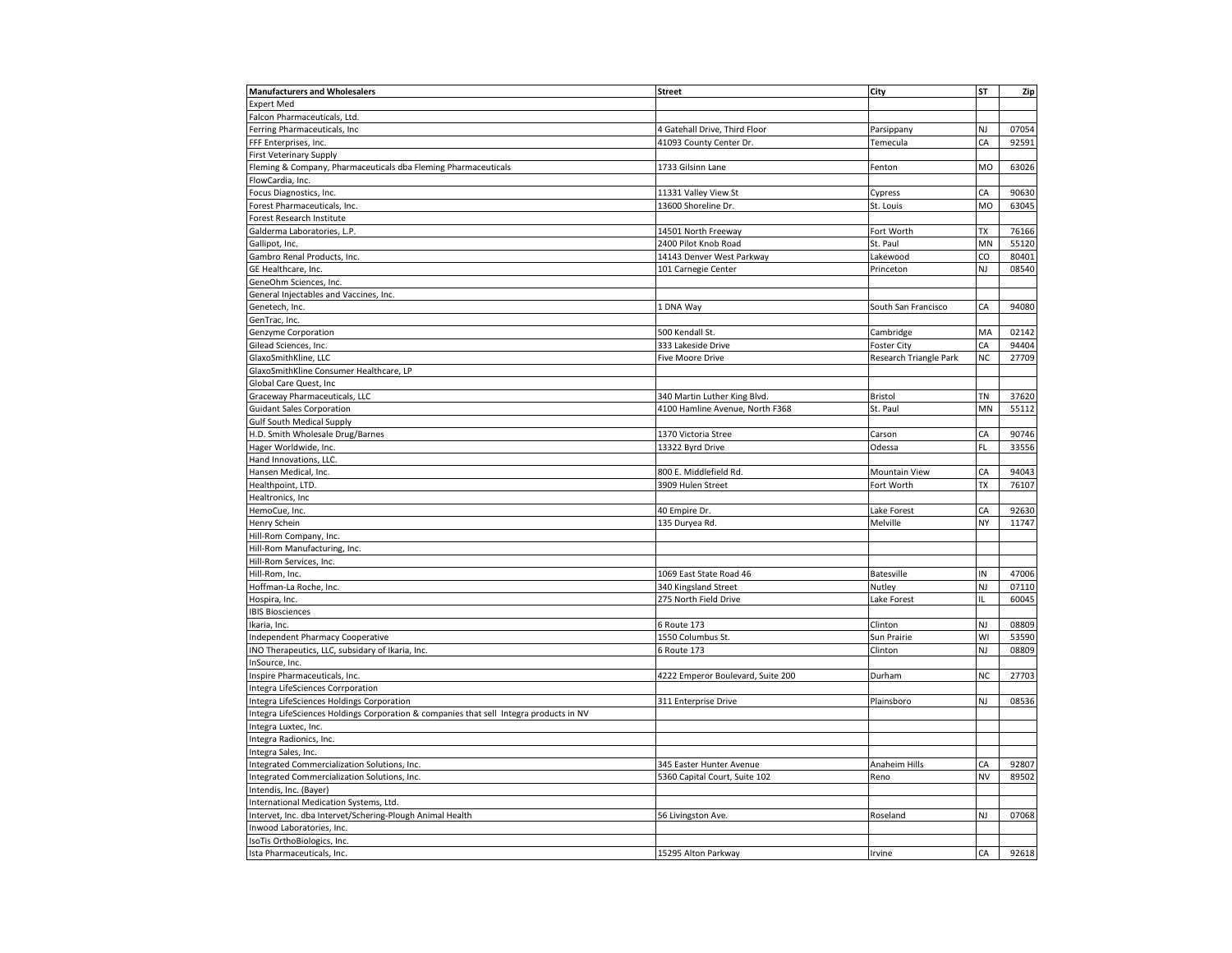| <b>Manufacturers and Wholesalers</b>                                          | <b>Street</b>                      | City            | ST        | Zip            |
|-------------------------------------------------------------------------------|------------------------------------|-----------------|-----------|----------------|
| J. Jamner Surgical Instruments, Inc.                                          |                                    |                 |           |                |
| Janssen Pharmaceuticals, Divison of Ortho-McNeil-Janssen Pharmaceutials, Inc. |                                    |                 |           |                |
| Jazz Pharmaceuticals, Inc.                                                    | 3180 Porter Drive                  | Palo Alto       | CA        | 94304          |
| JMI-Daniels Pharmaceuticals, Inc.                                             |                                    |                 |           |                |
| Johnson & Johnson Consumer Products Division of J&J Consumer Companies, Inc.  | 199 Grandview Road                 | Skillman        | NJ        | 08558          |
| Iohnson & Johnson Healthcare Products Division of McNeil, PPC, Inc.           | 199 Grandview Road                 | Skillman        | NJ        | 08558          |
| Johnson & Johnson Vision Care, Inc.                                           | 7500 Centurion Parkway, Suite 100  | Jacksonville    | FL        | 32256          |
| Johnson & Johnson-Merck Consumer Pharmaceuticals Co.                          | 7050 Camp Hill Road                | Ft. Washington  | PA        | 19034          |
| Karl Storz Endoscopia Latino America Incorporated                             |                                    |                 |           |                |
| Karl Storz Endoscopy-America, Inc.                                            |                                    |                 |           |                |
| Karl Storz Endovision, Inc.                                                   |                                    |                 |           |                |
| Karl Storz Imaging, Inc.                                                      |                                    |                 |           |                |
| Karl Storz Integrated Solutions, LLC                                          |                                    |                 |           |                |
| Karl Storz Lithotripsy-America, Inc.                                          |                                    |                 |           |                |
| Karl Storz North America                                                      | 2151 E. Grand Ave                  | El Segundo      | CA        | 90245          |
| Karl Storz Veterinary Endoscopy - America, Inc.                               |                                    |                 |           |                |
| KCI USA                                                                       | 8023 Vantage Drive                 | San Antonio     | TX        | 78230          |
| King Pharmaceuticals Research and Development, Inc.                           |                                    |                 |           |                |
| King Pharmaceuticals, Inc.                                                    | 501 Fifth Street                   | Bristol         | TN        | 37620          |
| Kowa Pharmaceutical America, Inc                                              | 530 Industrial Park Blvd           | Montgomery      | AL        | 36117          |
| Lantheus Medical Imaging, Inc.                                                | 331 Treble Cove Road               | N. Billerica    | MA        | 01862          |
| Leo Pharma, Inc.                                                              | 1 Sylvan Way                       | Parsippany      | NJ        | 07054          |
| Letco Medical                                                                 | 1316 Commerce Dr. NW               | Decatur         | AL        | 35601          |
| LifeCell Corporation                                                          | One Millennium Way                 | Branchburg      | NJ        | 08876          |
| LifeScan, Inc.                                                                | 1000 Gilbraltar Drive              | Milpitas        | CA        | 95035          |
| Liko North America, LLC                                                       |                                    |                 |           |                |
| Lundbeck, Inc.                                                                | Four Parkway North                 | Deerfield       | IL.       | 60015          |
| Lung RX limited                                                               |                                    |                 |           |                |
| Lung Rx, Inc.                                                                 |                                    |                 |           |                |
| LXU Healthcare Inc, Medical Speciality Prodcuts                               |                                    |                 |           |                |
| Mako Surgical Corporation                                                     |                                    |                 | FL        | 33317          |
| Mallinckrodt                                                                  | 2555 Davis Road                    | Fort Lauderdale |           |                |
| MBI                                                                           |                                    |                 | NV        |                |
|                                                                               | 1353 Arville St.                   | Las Vegas       | CA        | 89102<br>94104 |
| McKesson Corporation and applicable entities (11)                             | One Post Road                      | San Francisco   | PA        |                |
| McNeil Consumer Healthcare Division of McNeil-PPC, Inc.                       | 7050 Camp Hill Road                | Ft. Washington  |           | 19034          |
| Meda Pharmaceuticals                                                          | 265 Davidson Ave.                  | Somerset        | NJ        | 08873          |
| Medco Supply, Co.                                                             | 500 Fillmore Ave.                  | Tonawanda       | NY        | 14150          |
| Med-Health Pharmaceutical Products, LLC.                                      | 2875 Coleman Street                | N. Las Vegas    | NV        | 89032          |
| Medicomp, Inc.                                                                |                                    |                 |           |                |
| Medisca Inc.                                                                  | 3955 W. Mesa Vista Ave. #10        | Las Vegas       | <b>NV</b> | 89118          |
| Medicus, The Dermotology Company                                              |                                    |                 |           |                |
| Medicus Aesthetics, Inc.                                                      |                                    |                 |           |                |
| Medicus Pharmaceutical Corporation                                            | 7720 N Dobson Road                 | Scottsdale      | CA        | 85256          |
| MediMedia USA, Inc. dba                                                       | 350 Starke Road, Suite 200         | Carlstadt       | NJ        | 07072          |
| Medimmune Distribution, LLC                                                   |                                    |                 |           |                |
| Medimmune, LLC                                                                | One Medimmune Way                  | Gaithersburg    | MD        | 20878          |
| MEDIQ/PRN Life Support Services, LLC                                          |                                    |                 |           |                |
| Medisystems Corporation                                                       |                                    |                 |           |                |
| Medrad, Inc. (Bayer)                                                          |                                    |                 |           |                |
| Medtronic, Inc.                                                               | 710 Medtronic Pkway, LC370         | Minneapolis     | MN        | 55432          |
| Mentor Worldwide, LLC                                                         | 201 Mentor Drive                   | Santa Barbara   | СA        | 93111          |
| Merck & Co., Inc.                                                             | 351 North Sumneytown Pike, UG4B-35 | North Wales     | PA        | 19454          |
| Meridian Medical Technologies, Inc.                                           |                                    |                 |           |                |
| Merit Pharmaceutical                                                          | 2611 N San Fernando Road           | Los Angeles     | CA        | 90065          |
| Merz Pharmaceuticals, Inc.                                                    | 4215 Tudor Lane                    | Greensboro      | NC        | 27410          |
| Metro Medical Supply, Inc.                                                    | 6645 Echo Ave., Suite C            | Reno            | <b>NV</b> | 89506          |
| Metro Medical Supply, Inc.                                                    | 200 Cumberland Bend                | Nashville       | TN        | 37228          |
| Micrus Endovascular Corporation                                               | 821 Fox Lane                       | San Jose        | CA        | 95131          |
| Middle Brook Pharmaceuticals, Inc.                                            | 20425 Seneca Meadows Parkway       | Germantown      | MD        | 20876          |
| Millennium Pharmaceuticals, Inc.                                              | 40 Landsdowne Street               | Cambridge       | MA        | 02139          |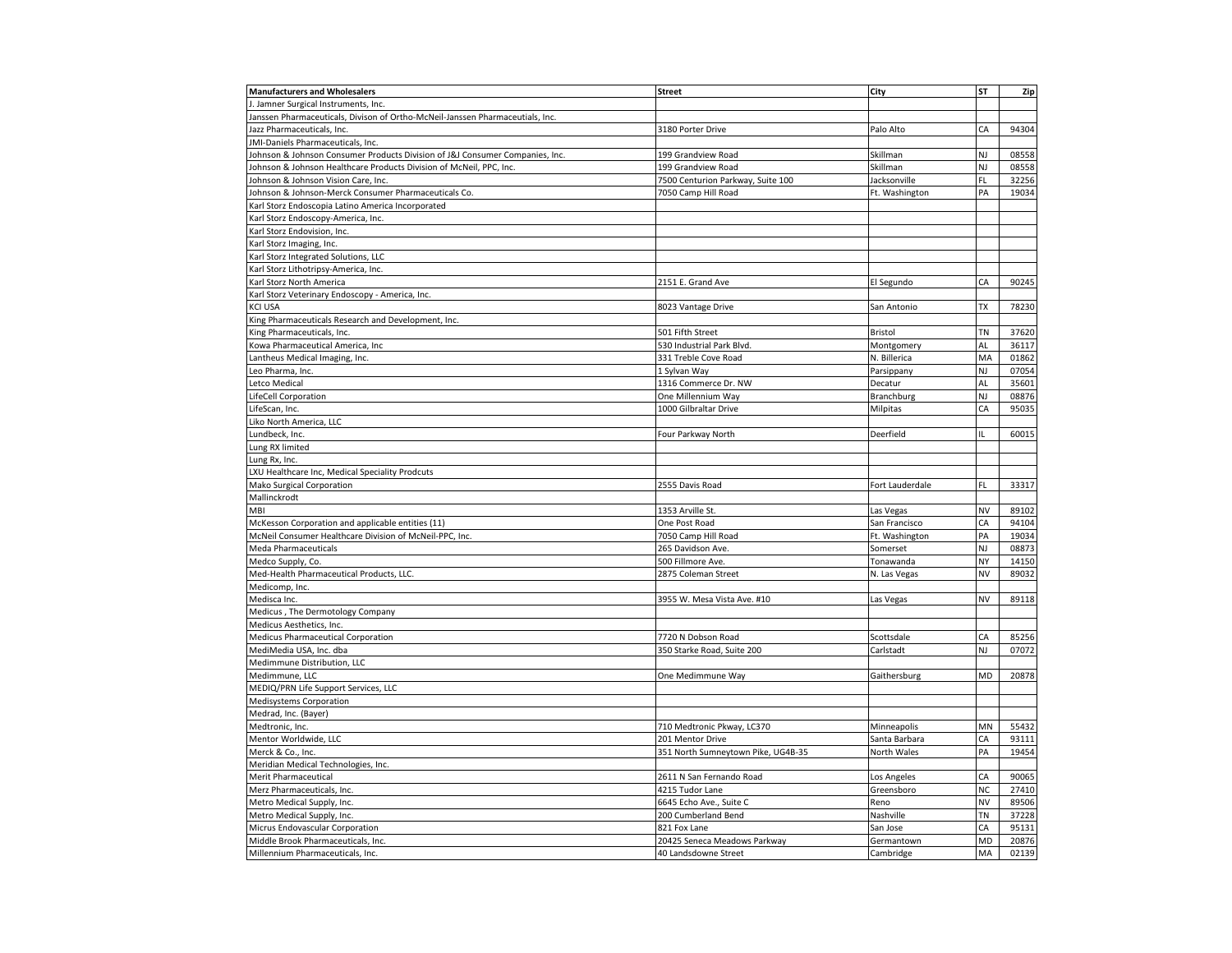| <b>Manufacturers and Wholesalers</b>                                          | <b>Street</b>                        | City                  | <b>ST</b>      | Zip   |
|-------------------------------------------------------------------------------|--------------------------------------|-----------------------|----------------|-------|
| Miltex, Inc.                                                                  |                                      |                       |                |       |
| Minnesota Scientific, Inc.                                                    |                                      |                       |                |       |
| Monarch Pharmaceuticals, Inc.                                                 |                                      |                       |                |       |
| Morphotek                                                                     |                                      |                       |                |       |
| Mutual Pharmaceutical Company, Inc.                                           |                                      |                       |                |       |
| Mylan Pharmaceuticals, Inc.                                                   | 781 Chestnut Ridge Road              | Morgantown            | WV             | 26505 |
| NaviCare Systems, LLC                                                         |                                      |                       |                |       |
| Nesher Pharmaceutical, Inc (was Ethex Corporation)                            | One Corporate Woods Drive            | Bridgeton             | M <sub>O</sub> | 63044 |
| NeuroTherm                                                                    | 30 Upton Dr., suite 2                | Wilmington            | MA             | 01887 |
| Neutrogena Corporation                                                        | 5760 W. 96th Street                  | Los Angeles           | CA             | 90045 |
| Nonin Medical, Inc.                                                           | 13700 1st Ave N.                     | Plymouth              | MN             | 55441 |
| Novalar Pharmaceuticals, Inc.                                                 | 12555 High Bluff Drive, Suite 300    | San Diego             | CA             | 92130 |
| Novaquest                                                                     |                                      |                       |                |       |
| Novartis Pharmaceuticals Corporation                                          | 59 Route 10                          | East Hanover          | <b>NJ</b>      | 07936 |
| Novartis Vaccines and Diagnostics, Inc.                                       | 320 Massachusetts Ave.               | Cambridge             | MA             | 02139 |
| Noven Therapeutics, LLC.                                                      | 11960 SW 144th Street                | Miami                 | FL             | 33186 |
| Novo Nordisk, Inc.                                                            | 100 College Road West                | Princeton             | NJ             | 08540 |
| Novogyne Pharmaceuticals                                                      | 111960 SW 144th Street               | Miami                 | FL             | 33186 |
| NuVasive, Inc.                                                                | 7475 Lusk Boulevard                  | San Diego             | CA             | 92121 |
| NxStage Medical, Inc.                                                         | 439 S. Union St. 5th floor           | Lawrence              | MA             | 01843 |
| Obagi Medicals Products, Inc. [OMP Inc]                                       | 3760 Kilroy Airport Way, Suite 500   | Long Beach            | CA             | 90806 |
| Ony, Inc                                                                      | 1576 Sweet Home Road                 | Amherst               | NY             | 14228 |
| Onyx Pharmaceuticals. Inc.                                                    | 2100 Powell St.                      | Emeryville            | CA             | 94608 |
| Optos Incorporated                                                            | 67 Forest Street                     | Malborough            | MA             | 01752 |
| Optronics                                                                     |                                      |                       |                |       |
| OraPharma, Inc.                                                               | 732 Louis Drive                      | Warminster            | PA             | 18974 |
|                                                                               |                                      |                       | PA             | 18015 |
| OraSure Technologies, Inc.                                                    | 220 E. First Street                  | Bethlehem             | CA             |       |
| Ortho Dermatologics                                                           | 5760 W. 96th St.                     | Los Angeles           |                | 90045 |
| Ortho Women's Health and Urology                                              |                                      |                       | <b>TX</b>      | 78735 |
| OrthoCare Corporation                                                         | 7500 Rialto Blvd, Bldg II, Suite 100 | Austin                |                | 08869 |
| Ortho-Clinical Diagnostics a J&J Company                                      | 1001 US Route 202                    | Raritan               | NJ             |       |
| Orthofix, Inc.                                                                | 1720 Bray Central Drive              | McKinney              | <b>TX</b>      | 75069 |
| Ortho-McNeil, Inc., division of McNeil-Janssen Pharmaceutical, Inc.           |                                      |                       |                |       |
| OSI Pharmaceuticals, Inc.                                                     | 41 Pinelawn Road                     | Melville              | NY             | 11747 |
| Otsuka America Pharmaceutical, Inc.                                           | 2440 Research Blvd.                  | Rockville             | <b>MD</b>      | 20850 |
| Pacific Pharma, Inc.                                                          |                                      |                       |                |       |
| Pamlab, LLC.                                                                  | 4099 Highway 190                     | Covington             | LA             | 70433 |
| Par Pharmaceutical, Inc                                                       | 300 Tice Blvd.                       | <b>Woodcliff Lake</b> | NJ             | 07677 |
| Parkedale Pharmaceuticals, Inc.                                               |                                      |                       |                |       |
| Parmed Pharmaceuticals, Inc. (subsidary of Cardinal Health, Inc)              |                                      |                       |                |       |
| Pathway Medical                                                               | 10801 120th Ave NE                   | Kirland               | <b>WA</b>      | 98033 |
| Patriot Pharmaceuticals, LLC.                                                 |                                      |                       |                |       |
| Patterson Companies. Inc.                                                     | 1031 Mendota Heights Road            | St. Paul              | MN             | 55120 |
| Patterson Dental Supply, Inc.                                                 | 6555 Tenaya Way, #100                | Las Vegas             | <b>NV</b>      | 89113 |
| Patterson Dental Supply, Inc.                                                 | 1030 Winding Creek Road, Suite 150   | Roseville             | CA             | 95678 |
| Patterson Dental Supply, Inc.                                                 | 309 W 2880 S                         | Salt Lake City        | UT             | 84115 |
| Patterson Logistics Services, Inc.                                            | 1905 Lakewood Dr.                    | Boone                 | IA             | 50036 |
| Patterson Logistics Services, Inc.                                            | 6419 S. 228th Street, Suite 101      | Kent                  | <b>WA</b>      | 98032 |
| Patterson Logistics Services, Inc.                                            | 800 Monte Vista Drive                | Dinuba                | CA             | 93618 |
| Patterson Logistics Services, Inc.                                            | 925 Carolina Pines Blvd, Suite B     | Blythewood            | SC             | 29016 |
| PD-Rx Pharmaceuticals, Inc.                                                   | 727 North Ann Arbor                  | Oklahoma City         | OK             | 73127 |
| Penumbra, Inc.                                                                | 1351 Harbor Bay Parkway              | Alameda               | CA             | 94502 |
| Pernix Therapeutics, LLC                                                      | 33219 Forest West Dr                 | Magnolia              | <b>TX</b>      | 77354 |
| PETNET Cleveland                                                              |                                      |                       |                |       |
| PETNET Houston                                                                |                                      |                       |                |       |
| PETNET Indiana                                                                |                                      |                       |                |       |
| Pfizer Consumer Healthcare                                                    | 5 Geralda Farms                      | Madison               | NJ             | 07940 |
| Pfizer, Inc. (US Biopharmaceutical Business)                                  | 235 East 42nd Street                 | New York              | NY             | 10017 |
| PharMingen                                                                    |                                      |                       |                |       |
| Phillips Healthcare of North America, divison of Phillips Electronics NA Corp | 3000 Minuteman Road                  | Andover               | MA             | 01810 |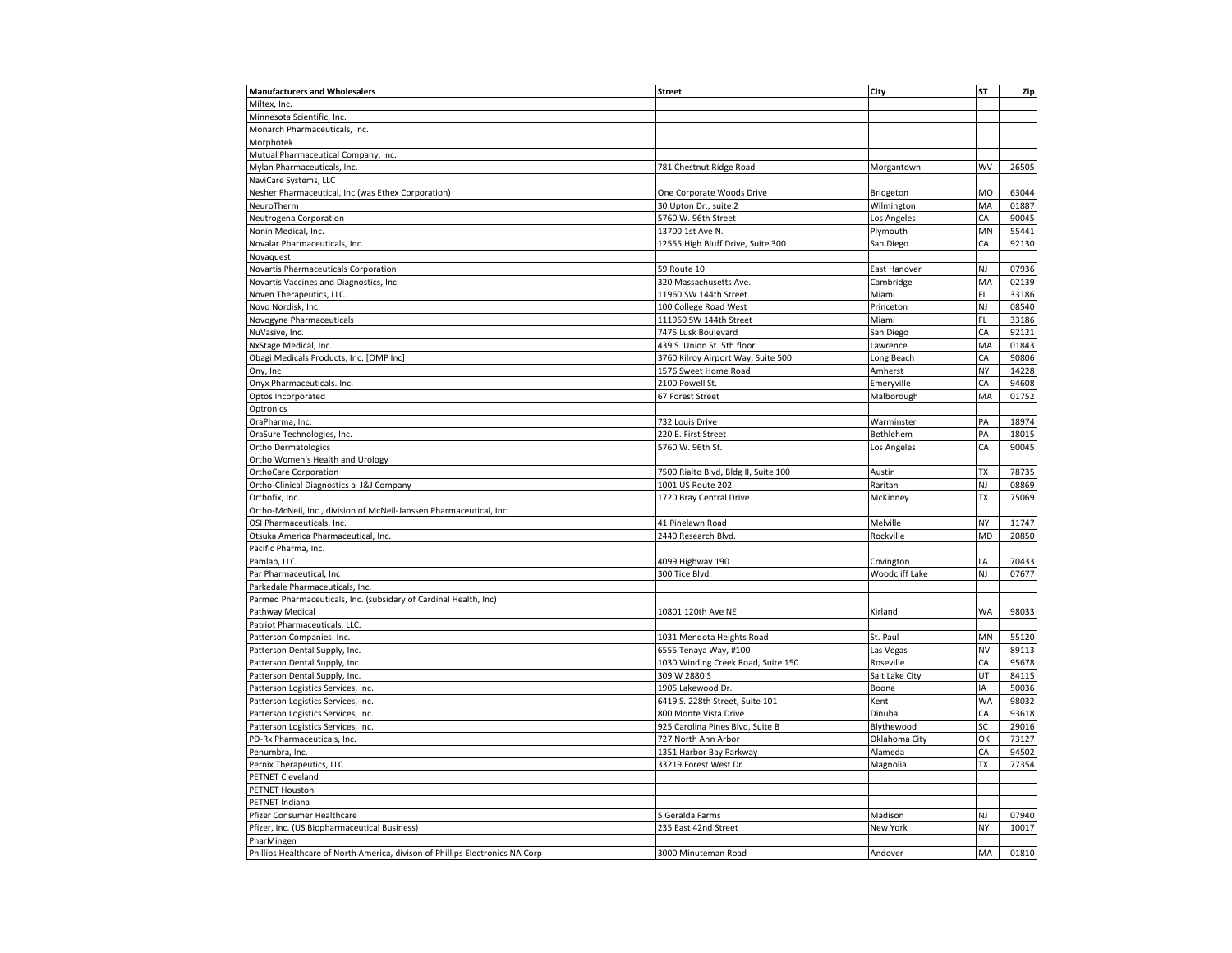| Physician Sales and Service<br>Precise Dental Products, Ltd.<br>Pricara<br>ProClaim, Inc.<br>Proctor & Gamble Company<br>Proctor & Gamble Distributing, LLC<br>One Proctor & Gamble Plaza<br>Cincinnati<br>OН<br>45202<br>Proctor & Gamble Pharmaceuticals, Inc.<br>8700 Mason Montgomery Rd.<br>Mason<br>OН<br>45040<br>NJ<br>08807<br>Promius Pharma, LLC<br>200 Somerset Corp. Blvd., Bldg. II, 7th floor<br>Bridgewater<br>NJ<br>07921<br>ProStrakan, Inc.<br>1430 US Highway 206, Suite 110<br>Bedminster<br>FL<br>PSS World Medical, Inc.<br>4345 Southpoint Blvd.<br>Jacksonville<br>32216<br>СT<br>Purdue Pharma LP (Rx)<br>One Stamford Forum / 201 Tresser Blvd.<br>Stamford<br>06901<br><b>CT</b><br>Purdue Products LP (OTC)<br>One Stamford Forum / 201 Tresser Blvd.<br>Stamford<br>06901<br>NY<br>11713<br>QK Healthcare, Inc.<br>35 Sawgrass Drive<br>Bellport<br>BC<br><b>V5T 4T5</b><br>QLT, Inc.<br>887 Great Northern Way<br>Vancovuver<br>QLT, Opthalmic, Inc.<br>CA<br>Rebel Distributors Corp.<br>3607 Old Conejo Rd.<br><b>Thousand Oaks</b><br>91320<br>VA<br>Reckitt Benckiser Pharmaceuticals, Inc<br>10710 Midlothian Turnpike, Suite 430<br>Richmond<br>23235<br>KΥ<br>119 State Street<br>42141<br>Ritchie Pharmacal Co.<br>Glasgow<br>IN<br>46250<br>Roche Diagnostics<br>9115 Hague Road<br>Indianapolis<br>Roche Laboratories, Inc.<br>WI<br>Roche Nimblegen, Inc.<br>Madison<br>Vancovuver<br><b>WA</b><br>98684<br>RS Medical<br>14001 SE First St.<br>Sage Products, Inc.<br>3909 Three Oaks Road<br>IN<br>60013<br>Gary<br>NC<br>Salix Pharmaceuticals, Inc.<br>1700 Perimeter Park Drive<br>Morrisville<br>27560<br>NJ<br>506 Carnegie Center, Suite 400<br>Princeton<br>08540<br>Sandoz Inc.<br>PA<br>Sanofi Pasteur, Inc.<br>Discovery Drive<br>Swiftwater<br>18370<br>NJ<br>Sanofi-Aventis US<br>55 Corporate Drive<br>Bridgewater<br>08807<br>Sanofi-Aventis US, Inc.<br>Sanofi-Aventis US, LLC.<br>CA<br>92130<br>Santarus, Inc.<br>3721 Valley Centre Dr., suite 400<br>San Diego<br>CA<br>94558<br>Santen Incorporated<br>555 Gateway Drive<br>Napa<br>Sarnova HC, LLC<br>OH<br>43016<br>P.O. Box 8023<br>Dublin<br>Saronva, Inc.<br>NJ<br><b>Schering Corporation</b><br>2000 Galloping Hill Rd<br>Kenilworth<br>07033<br>Schering-Plough Healthcare Products<br>2000 Galloping Hill Rd.<br>Kenilworth<br>NJ<br>07033<br>Schwarz Pharma, Inc.<br>Sepracor, Inc.<br>84 Walterford Drive<br>Marlborough<br>MA<br>01752<br>Shionogi Pharma, Inc. (was Schiele Pharma, Inc.)<br>GA<br>5 Concourse Parkway, Suite 1800<br>Atlanta<br>30328<br>PA<br>Shire Pharmaceuticals, Inc.<br>725 Chesterbrook Blvd<br>Wayne<br>19087<br><b>Siemens Health Services</b><br>Siemens Medical Solutions USA, Inc.<br>PA<br>19355<br>Malvern<br>51 Valley Stream Parkway<br>Siemens Molecular Imaging<br><b>Siemens PETNET Solutions</b><br>MD<br>20878<br>Sigma-Tau Pharmaceuticals, Inc.<br>9841 Washingtonian Blvd., Suite 500<br>Gaithersburg<br>CA<br>92010<br>SkinMedica<br>5909 Sea Lion Place, Suite H<br>Carlsbad<br>Smith & Nephew Endoscopy<br>150 Minuteman Road<br>Andover<br>MA<br>01810<br>NC<br>Smith & Nephew Inc., Biologics and Spine<br>4721 Emperor Boulevard, Suite 100<br>Durham<br>27703<br>TN<br>38116<br>Smith & Nephew Orthopedics<br>1450 Brooks Road<br>Memphis<br>970 Lake Carillon Dr.<br>FL<br>33716<br>Smith & Nephew, Inc., Wound Management<br>St. Petersburg<br>Smith Medical Partners, LLC<br>60191<br>950 Lively Blvd<br><b>Wood Dale</b><br>NH<br>03431<br>Smiths Medical ASD, Inc.<br>10 Bowman Drive<br>Keene<br>MS<br>Smiths Medical ASD, Inc.<br>9124 Polk Lane, Suite 101<br>Olive Branch<br>38671<br>MN<br>Smiths Medical ASD, Inc.<br>3350 Granada Avenue N., Suite 100<br>Oakdale<br>Smiths Medical ASD, Inc.<br>25 Production Avenue<br>NH<br>03431<br>Keene<br>Smiths Medical ASD, Inc.<br>5700 West 23rd Avenue<br>IN<br>46406<br>Gary<br>Smiths Medical ASD, Inc.<br>6250 Shier Rings Road<br>Dublin<br>OН<br>43016<br>Smiths Medical ASD, Inc.<br>1265 Grey Fox Road<br>St. Paul<br>MN<br>55112<br>Smiths Medical dba Medex Cardio-Pulmonary, Inc.<br>330 Corporate Woods Parkway<br><b>Vernon Hills</b><br>IL<br>60061<br>PA<br>19355<br>Solstice Neurosciences, Inc.<br>40 General Warren Blvd., Suite 160<br>Malvern<br>GA<br>Solvay Pharmaceuticals<br>901 Sawyer Road<br>30062<br>Marietta | <b>Manufacturers and Wholesalers</b> | <b>Street</b> | City | SΤ | Zip |
|-------------------------------------------------------------------------------------------------------------------------------------------------------------------------------------------------------------------------------------------------------------------------------------------------------------------------------------------------------------------------------------------------------------------------------------------------------------------------------------------------------------------------------------------------------------------------------------------------------------------------------------------------------------------------------------------------------------------------------------------------------------------------------------------------------------------------------------------------------------------------------------------------------------------------------------------------------------------------------------------------------------------------------------------------------------------------------------------------------------------------------------------------------------------------------------------------------------------------------------------------------------------------------------------------------------------------------------------------------------------------------------------------------------------------------------------------------------------------------------------------------------------------------------------------------------------------------------------------------------------------------------------------------------------------------------------------------------------------------------------------------------------------------------------------------------------------------------------------------------------------------------------------------------------------------------------------------------------------------------------------------------------------------------------------------------------------------------------------------------------------------------------------------------------------------------------------------------------------------------------------------------------------------------------------------------------------------------------------------------------------------------------------------------------------------------------------------------------------------------------------------------------------------------------------------------------------------------------------------------------------------------------------------------------------------------------------------------------------------------------------------------------------------------------------------------------------------------------------------------------------------------------------------------------------------------------------------------------------------------------------------------------------------------------------------------------------------------------------------------------------------------------------------------------------------------------------------------------------------------------------------------------------------------------------------------------------------------------------------------------------------------------------------------------------------------------------------------------------------------------------------------------------------------------------------------------------------------------------------------------------------------------------------------------------------------------------------------------------------------------------------------------------------------------------------------------------------------------------------------------------------------------------------------------------------------------------------------------------------------------------------------------------------------------------------------------------------------------------------------------------------------------------------------------------------------------------------------------------------------------------------------------------------------------------------------------------------------------------------------------------------|--------------------------------------|---------------|------|----|-----|
|                                                                                                                                                                                                                                                                                                                                                                                                                                                                                                                                                                                                                                                                                                                                                                                                                                                                                                                                                                                                                                                                                                                                                                                                                                                                                                                                                                                                                                                                                                                                                                                                                                                                                                                                                                                                                                                                                                                                                                                                                                                                                                                                                                                                                                                                                                                                                                                                                                                                                                                                                                                                                                                                                                                                                                                                                                                                                                                                                                                                                                                                                                                                                                                                                                                                                                                                                                                                                                                                                                                                                                                                                                                                                                                                                                                                                                                                                                                                                                                                                                                                                                                                                                                                                                                                                                                                                                               |                                      |               |      |    |     |
|                                                                                                                                                                                                                                                                                                                                                                                                                                                                                                                                                                                                                                                                                                                                                                                                                                                                                                                                                                                                                                                                                                                                                                                                                                                                                                                                                                                                                                                                                                                                                                                                                                                                                                                                                                                                                                                                                                                                                                                                                                                                                                                                                                                                                                                                                                                                                                                                                                                                                                                                                                                                                                                                                                                                                                                                                                                                                                                                                                                                                                                                                                                                                                                                                                                                                                                                                                                                                                                                                                                                                                                                                                                                                                                                                                                                                                                                                                                                                                                                                                                                                                                                                                                                                                                                                                                                                                               |                                      |               |      |    |     |
|                                                                                                                                                                                                                                                                                                                                                                                                                                                                                                                                                                                                                                                                                                                                                                                                                                                                                                                                                                                                                                                                                                                                                                                                                                                                                                                                                                                                                                                                                                                                                                                                                                                                                                                                                                                                                                                                                                                                                                                                                                                                                                                                                                                                                                                                                                                                                                                                                                                                                                                                                                                                                                                                                                                                                                                                                                                                                                                                                                                                                                                                                                                                                                                                                                                                                                                                                                                                                                                                                                                                                                                                                                                                                                                                                                                                                                                                                                                                                                                                                                                                                                                                                                                                                                                                                                                                                                               |                                      |               |      |    |     |
|                                                                                                                                                                                                                                                                                                                                                                                                                                                                                                                                                                                                                                                                                                                                                                                                                                                                                                                                                                                                                                                                                                                                                                                                                                                                                                                                                                                                                                                                                                                                                                                                                                                                                                                                                                                                                                                                                                                                                                                                                                                                                                                                                                                                                                                                                                                                                                                                                                                                                                                                                                                                                                                                                                                                                                                                                                                                                                                                                                                                                                                                                                                                                                                                                                                                                                                                                                                                                                                                                                                                                                                                                                                                                                                                                                                                                                                                                                                                                                                                                                                                                                                                                                                                                                                                                                                                                                               |                                      |               |      |    |     |
|                                                                                                                                                                                                                                                                                                                                                                                                                                                                                                                                                                                                                                                                                                                                                                                                                                                                                                                                                                                                                                                                                                                                                                                                                                                                                                                                                                                                                                                                                                                                                                                                                                                                                                                                                                                                                                                                                                                                                                                                                                                                                                                                                                                                                                                                                                                                                                                                                                                                                                                                                                                                                                                                                                                                                                                                                                                                                                                                                                                                                                                                                                                                                                                                                                                                                                                                                                                                                                                                                                                                                                                                                                                                                                                                                                                                                                                                                                                                                                                                                                                                                                                                                                                                                                                                                                                                                                               |                                      |               |      |    |     |
|                                                                                                                                                                                                                                                                                                                                                                                                                                                                                                                                                                                                                                                                                                                                                                                                                                                                                                                                                                                                                                                                                                                                                                                                                                                                                                                                                                                                                                                                                                                                                                                                                                                                                                                                                                                                                                                                                                                                                                                                                                                                                                                                                                                                                                                                                                                                                                                                                                                                                                                                                                                                                                                                                                                                                                                                                                                                                                                                                                                                                                                                                                                                                                                                                                                                                                                                                                                                                                                                                                                                                                                                                                                                                                                                                                                                                                                                                                                                                                                                                                                                                                                                                                                                                                                                                                                                                                               |                                      |               |      |    |     |
|                                                                                                                                                                                                                                                                                                                                                                                                                                                                                                                                                                                                                                                                                                                                                                                                                                                                                                                                                                                                                                                                                                                                                                                                                                                                                                                                                                                                                                                                                                                                                                                                                                                                                                                                                                                                                                                                                                                                                                                                                                                                                                                                                                                                                                                                                                                                                                                                                                                                                                                                                                                                                                                                                                                                                                                                                                                                                                                                                                                                                                                                                                                                                                                                                                                                                                                                                                                                                                                                                                                                                                                                                                                                                                                                                                                                                                                                                                                                                                                                                                                                                                                                                                                                                                                                                                                                                                               |                                      |               |      |    |     |
|                                                                                                                                                                                                                                                                                                                                                                                                                                                                                                                                                                                                                                                                                                                                                                                                                                                                                                                                                                                                                                                                                                                                                                                                                                                                                                                                                                                                                                                                                                                                                                                                                                                                                                                                                                                                                                                                                                                                                                                                                                                                                                                                                                                                                                                                                                                                                                                                                                                                                                                                                                                                                                                                                                                                                                                                                                                                                                                                                                                                                                                                                                                                                                                                                                                                                                                                                                                                                                                                                                                                                                                                                                                                                                                                                                                                                                                                                                                                                                                                                                                                                                                                                                                                                                                                                                                                                                               |                                      |               |      |    |     |
|                                                                                                                                                                                                                                                                                                                                                                                                                                                                                                                                                                                                                                                                                                                                                                                                                                                                                                                                                                                                                                                                                                                                                                                                                                                                                                                                                                                                                                                                                                                                                                                                                                                                                                                                                                                                                                                                                                                                                                                                                                                                                                                                                                                                                                                                                                                                                                                                                                                                                                                                                                                                                                                                                                                                                                                                                                                                                                                                                                                                                                                                                                                                                                                                                                                                                                                                                                                                                                                                                                                                                                                                                                                                                                                                                                                                                                                                                                                                                                                                                                                                                                                                                                                                                                                                                                                                                                               |                                      |               |      |    |     |
|                                                                                                                                                                                                                                                                                                                                                                                                                                                                                                                                                                                                                                                                                                                                                                                                                                                                                                                                                                                                                                                                                                                                                                                                                                                                                                                                                                                                                                                                                                                                                                                                                                                                                                                                                                                                                                                                                                                                                                                                                                                                                                                                                                                                                                                                                                                                                                                                                                                                                                                                                                                                                                                                                                                                                                                                                                                                                                                                                                                                                                                                                                                                                                                                                                                                                                                                                                                                                                                                                                                                                                                                                                                                                                                                                                                                                                                                                                                                                                                                                                                                                                                                                                                                                                                                                                                                                                               |                                      |               |      |    |     |
|                                                                                                                                                                                                                                                                                                                                                                                                                                                                                                                                                                                                                                                                                                                                                                                                                                                                                                                                                                                                                                                                                                                                                                                                                                                                                                                                                                                                                                                                                                                                                                                                                                                                                                                                                                                                                                                                                                                                                                                                                                                                                                                                                                                                                                                                                                                                                                                                                                                                                                                                                                                                                                                                                                                                                                                                                                                                                                                                                                                                                                                                                                                                                                                                                                                                                                                                                                                                                                                                                                                                                                                                                                                                                                                                                                                                                                                                                                                                                                                                                                                                                                                                                                                                                                                                                                                                                                               |                                      |               |      |    |     |
|                                                                                                                                                                                                                                                                                                                                                                                                                                                                                                                                                                                                                                                                                                                                                                                                                                                                                                                                                                                                                                                                                                                                                                                                                                                                                                                                                                                                                                                                                                                                                                                                                                                                                                                                                                                                                                                                                                                                                                                                                                                                                                                                                                                                                                                                                                                                                                                                                                                                                                                                                                                                                                                                                                                                                                                                                                                                                                                                                                                                                                                                                                                                                                                                                                                                                                                                                                                                                                                                                                                                                                                                                                                                                                                                                                                                                                                                                                                                                                                                                                                                                                                                                                                                                                                                                                                                                                               |                                      |               |      |    |     |
|                                                                                                                                                                                                                                                                                                                                                                                                                                                                                                                                                                                                                                                                                                                                                                                                                                                                                                                                                                                                                                                                                                                                                                                                                                                                                                                                                                                                                                                                                                                                                                                                                                                                                                                                                                                                                                                                                                                                                                                                                                                                                                                                                                                                                                                                                                                                                                                                                                                                                                                                                                                                                                                                                                                                                                                                                                                                                                                                                                                                                                                                                                                                                                                                                                                                                                                                                                                                                                                                                                                                                                                                                                                                                                                                                                                                                                                                                                                                                                                                                                                                                                                                                                                                                                                                                                                                                                               |                                      |               |      |    |     |
|                                                                                                                                                                                                                                                                                                                                                                                                                                                                                                                                                                                                                                                                                                                                                                                                                                                                                                                                                                                                                                                                                                                                                                                                                                                                                                                                                                                                                                                                                                                                                                                                                                                                                                                                                                                                                                                                                                                                                                                                                                                                                                                                                                                                                                                                                                                                                                                                                                                                                                                                                                                                                                                                                                                                                                                                                                                                                                                                                                                                                                                                                                                                                                                                                                                                                                                                                                                                                                                                                                                                                                                                                                                                                                                                                                                                                                                                                                                                                                                                                                                                                                                                                                                                                                                                                                                                                                               |                                      |               |      |    |     |
|                                                                                                                                                                                                                                                                                                                                                                                                                                                                                                                                                                                                                                                                                                                                                                                                                                                                                                                                                                                                                                                                                                                                                                                                                                                                                                                                                                                                                                                                                                                                                                                                                                                                                                                                                                                                                                                                                                                                                                                                                                                                                                                                                                                                                                                                                                                                                                                                                                                                                                                                                                                                                                                                                                                                                                                                                                                                                                                                                                                                                                                                                                                                                                                                                                                                                                                                                                                                                                                                                                                                                                                                                                                                                                                                                                                                                                                                                                                                                                                                                                                                                                                                                                                                                                                                                                                                                                               |                                      |               |      |    |     |
|                                                                                                                                                                                                                                                                                                                                                                                                                                                                                                                                                                                                                                                                                                                                                                                                                                                                                                                                                                                                                                                                                                                                                                                                                                                                                                                                                                                                                                                                                                                                                                                                                                                                                                                                                                                                                                                                                                                                                                                                                                                                                                                                                                                                                                                                                                                                                                                                                                                                                                                                                                                                                                                                                                                                                                                                                                                                                                                                                                                                                                                                                                                                                                                                                                                                                                                                                                                                                                                                                                                                                                                                                                                                                                                                                                                                                                                                                                                                                                                                                                                                                                                                                                                                                                                                                                                                                                               |                                      |               |      |    |     |
|                                                                                                                                                                                                                                                                                                                                                                                                                                                                                                                                                                                                                                                                                                                                                                                                                                                                                                                                                                                                                                                                                                                                                                                                                                                                                                                                                                                                                                                                                                                                                                                                                                                                                                                                                                                                                                                                                                                                                                                                                                                                                                                                                                                                                                                                                                                                                                                                                                                                                                                                                                                                                                                                                                                                                                                                                                                                                                                                                                                                                                                                                                                                                                                                                                                                                                                                                                                                                                                                                                                                                                                                                                                                                                                                                                                                                                                                                                                                                                                                                                                                                                                                                                                                                                                                                                                                                                               |                                      |               |      |    |     |
|                                                                                                                                                                                                                                                                                                                                                                                                                                                                                                                                                                                                                                                                                                                                                                                                                                                                                                                                                                                                                                                                                                                                                                                                                                                                                                                                                                                                                                                                                                                                                                                                                                                                                                                                                                                                                                                                                                                                                                                                                                                                                                                                                                                                                                                                                                                                                                                                                                                                                                                                                                                                                                                                                                                                                                                                                                                                                                                                                                                                                                                                                                                                                                                                                                                                                                                                                                                                                                                                                                                                                                                                                                                                                                                                                                                                                                                                                                                                                                                                                                                                                                                                                                                                                                                                                                                                                                               |                                      |               |      |    |     |
|                                                                                                                                                                                                                                                                                                                                                                                                                                                                                                                                                                                                                                                                                                                                                                                                                                                                                                                                                                                                                                                                                                                                                                                                                                                                                                                                                                                                                                                                                                                                                                                                                                                                                                                                                                                                                                                                                                                                                                                                                                                                                                                                                                                                                                                                                                                                                                                                                                                                                                                                                                                                                                                                                                                                                                                                                                                                                                                                                                                                                                                                                                                                                                                                                                                                                                                                                                                                                                                                                                                                                                                                                                                                                                                                                                                                                                                                                                                                                                                                                                                                                                                                                                                                                                                                                                                                                                               |                                      |               |      |    |     |
|                                                                                                                                                                                                                                                                                                                                                                                                                                                                                                                                                                                                                                                                                                                                                                                                                                                                                                                                                                                                                                                                                                                                                                                                                                                                                                                                                                                                                                                                                                                                                                                                                                                                                                                                                                                                                                                                                                                                                                                                                                                                                                                                                                                                                                                                                                                                                                                                                                                                                                                                                                                                                                                                                                                                                                                                                                                                                                                                                                                                                                                                                                                                                                                                                                                                                                                                                                                                                                                                                                                                                                                                                                                                                                                                                                                                                                                                                                                                                                                                                                                                                                                                                                                                                                                                                                                                                                               |                                      |               |      |    |     |
|                                                                                                                                                                                                                                                                                                                                                                                                                                                                                                                                                                                                                                                                                                                                                                                                                                                                                                                                                                                                                                                                                                                                                                                                                                                                                                                                                                                                                                                                                                                                                                                                                                                                                                                                                                                                                                                                                                                                                                                                                                                                                                                                                                                                                                                                                                                                                                                                                                                                                                                                                                                                                                                                                                                                                                                                                                                                                                                                                                                                                                                                                                                                                                                                                                                                                                                                                                                                                                                                                                                                                                                                                                                                                                                                                                                                                                                                                                                                                                                                                                                                                                                                                                                                                                                                                                                                                                               |                                      |               |      |    |     |
|                                                                                                                                                                                                                                                                                                                                                                                                                                                                                                                                                                                                                                                                                                                                                                                                                                                                                                                                                                                                                                                                                                                                                                                                                                                                                                                                                                                                                                                                                                                                                                                                                                                                                                                                                                                                                                                                                                                                                                                                                                                                                                                                                                                                                                                                                                                                                                                                                                                                                                                                                                                                                                                                                                                                                                                                                                                                                                                                                                                                                                                                                                                                                                                                                                                                                                                                                                                                                                                                                                                                                                                                                                                                                                                                                                                                                                                                                                                                                                                                                                                                                                                                                                                                                                                                                                                                                                               |                                      |               |      |    |     |
|                                                                                                                                                                                                                                                                                                                                                                                                                                                                                                                                                                                                                                                                                                                                                                                                                                                                                                                                                                                                                                                                                                                                                                                                                                                                                                                                                                                                                                                                                                                                                                                                                                                                                                                                                                                                                                                                                                                                                                                                                                                                                                                                                                                                                                                                                                                                                                                                                                                                                                                                                                                                                                                                                                                                                                                                                                                                                                                                                                                                                                                                                                                                                                                                                                                                                                                                                                                                                                                                                                                                                                                                                                                                                                                                                                                                                                                                                                                                                                                                                                                                                                                                                                                                                                                                                                                                                                               |                                      |               |      |    |     |
|                                                                                                                                                                                                                                                                                                                                                                                                                                                                                                                                                                                                                                                                                                                                                                                                                                                                                                                                                                                                                                                                                                                                                                                                                                                                                                                                                                                                                                                                                                                                                                                                                                                                                                                                                                                                                                                                                                                                                                                                                                                                                                                                                                                                                                                                                                                                                                                                                                                                                                                                                                                                                                                                                                                                                                                                                                                                                                                                                                                                                                                                                                                                                                                                                                                                                                                                                                                                                                                                                                                                                                                                                                                                                                                                                                                                                                                                                                                                                                                                                                                                                                                                                                                                                                                                                                                                                                               |                                      |               |      |    |     |
|                                                                                                                                                                                                                                                                                                                                                                                                                                                                                                                                                                                                                                                                                                                                                                                                                                                                                                                                                                                                                                                                                                                                                                                                                                                                                                                                                                                                                                                                                                                                                                                                                                                                                                                                                                                                                                                                                                                                                                                                                                                                                                                                                                                                                                                                                                                                                                                                                                                                                                                                                                                                                                                                                                                                                                                                                                                                                                                                                                                                                                                                                                                                                                                                                                                                                                                                                                                                                                                                                                                                                                                                                                                                                                                                                                                                                                                                                                                                                                                                                                                                                                                                                                                                                                                                                                                                                                               |                                      |               |      |    |     |
|                                                                                                                                                                                                                                                                                                                                                                                                                                                                                                                                                                                                                                                                                                                                                                                                                                                                                                                                                                                                                                                                                                                                                                                                                                                                                                                                                                                                                                                                                                                                                                                                                                                                                                                                                                                                                                                                                                                                                                                                                                                                                                                                                                                                                                                                                                                                                                                                                                                                                                                                                                                                                                                                                                                                                                                                                                                                                                                                                                                                                                                                                                                                                                                                                                                                                                                                                                                                                                                                                                                                                                                                                                                                                                                                                                                                                                                                                                                                                                                                                                                                                                                                                                                                                                                                                                                                                                               |                                      |               |      |    |     |
|                                                                                                                                                                                                                                                                                                                                                                                                                                                                                                                                                                                                                                                                                                                                                                                                                                                                                                                                                                                                                                                                                                                                                                                                                                                                                                                                                                                                                                                                                                                                                                                                                                                                                                                                                                                                                                                                                                                                                                                                                                                                                                                                                                                                                                                                                                                                                                                                                                                                                                                                                                                                                                                                                                                                                                                                                                                                                                                                                                                                                                                                                                                                                                                                                                                                                                                                                                                                                                                                                                                                                                                                                                                                                                                                                                                                                                                                                                                                                                                                                                                                                                                                                                                                                                                                                                                                                                               |                                      |               |      |    |     |
|                                                                                                                                                                                                                                                                                                                                                                                                                                                                                                                                                                                                                                                                                                                                                                                                                                                                                                                                                                                                                                                                                                                                                                                                                                                                                                                                                                                                                                                                                                                                                                                                                                                                                                                                                                                                                                                                                                                                                                                                                                                                                                                                                                                                                                                                                                                                                                                                                                                                                                                                                                                                                                                                                                                                                                                                                                                                                                                                                                                                                                                                                                                                                                                                                                                                                                                                                                                                                                                                                                                                                                                                                                                                                                                                                                                                                                                                                                                                                                                                                                                                                                                                                                                                                                                                                                                                                                               |                                      |               |      |    |     |
|                                                                                                                                                                                                                                                                                                                                                                                                                                                                                                                                                                                                                                                                                                                                                                                                                                                                                                                                                                                                                                                                                                                                                                                                                                                                                                                                                                                                                                                                                                                                                                                                                                                                                                                                                                                                                                                                                                                                                                                                                                                                                                                                                                                                                                                                                                                                                                                                                                                                                                                                                                                                                                                                                                                                                                                                                                                                                                                                                                                                                                                                                                                                                                                                                                                                                                                                                                                                                                                                                                                                                                                                                                                                                                                                                                                                                                                                                                                                                                                                                                                                                                                                                                                                                                                                                                                                                                               |                                      |               |      |    |     |
|                                                                                                                                                                                                                                                                                                                                                                                                                                                                                                                                                                                                                                                                                                                                                                                                                                                                                                                                                                                                                                                                                                                                                                                                                                                                                                                                                                                                                                                                                                                                                                                                                                                                                                                                                                                                                                                                                                                                                                                                                                                                                                                                                                                                                                                                                                                                                                                                                                                                                                                                                                                                                                                                                                                                                                                                                                                                                                                                                                                                                                                                                                                                                                                                                                                                                                                                                                                                                                                                                                                                                                                                                                                                                                                                                                                                                                                                                                                                                                                                                                                                                                                                                                                                                                                                                                                                                                               |                                      |               |      |    |     |
|                                                                                                                                                                                                                                                                                                                                                                                                                                                                                                                                                                                                                                                                                                                                                                                                                                                                                                                                                                                                                                                                                                                                                                                                                                                                                                                                                                                                                                                                                                                                                                                                                                                                                                                                                                                                                                                                                                                                                                                                                                                                                                                                                                                                                                                                                                                                                                                                                                                                                                                                                                                                                                                                                                                                                                                                                                                                                                                                                                                                                                                                                                                                                                                                                                                                                                                                                                                                                                                                                                                                                                                                                                                                                                                                                                                                                                                                                                                                                                                                                                                                                                                                                                                                                                                                                                                                                                               |                                      |               |      |    |     |
|                                                                                                                                                                                                                                                                                                                                                                                                                                                                                                                                                                                                                                                                                                                                                                                                                                                                                                                                                                                                                                                                                                                                                                                                                                                                                                                                                                                                                                                                                                                                                                                                                                                                                                                                                                                                                                                                                                                                                                                                                                                                                                                                                                                                                                                                                                                                                                                                                                                                                                                                                                                                                                                                                                                                                                                                                                                                                                                                                                                                                                                                                                                                                                                                                                                                                                                                                                                                                                                                                                                                                                                                                                                                                                                                                                                                                                                                                                                                                                                                                                                                                                                                                                                                                                                                                                                                                                               |                                      |               |      |    |     |
|                                                                                                                                                                                                                                                                                                                                                                                                                                                                                                                                                                                                                                                                                                                                                                                                                                                                                                                                                                                                                                                                                                                                                                                                                                                                                                                                                                                                                                                                                                                                                                                                                                                                                                                                                                                                                                                                                                                                                                                                                                                                                                                                                                                                                                                                                                                                                                                                                                                                                                                                                                                                                                                                                                                                                                                                                                                                                                                                                                                                                                                                                                                                                                                                                                                                                                                                                                                                                                                                                                                                                                                                                                                                                                                                                                                                                                                                                                                                                                                                                                                                                                                                                                                                                                                                                                                                                                               |                                      |               |      |    |     |
|                                                                                                                                                                                                                                                                                                                                                                                                                                                                                                                                                                                                                                                                                                                                                                                                                                                                                                                                                                                                                                                                                                                                                                                                                                                                                                                                                                                                                                                                                                                                                                                                                                                                                                                                                                                                                                                                                                                                                                                                                                                                                                                                                                                                                                                                                                                                                                                                                                                                                                                                                                                                                                                                                                                                                                                                                                                                                                                                                                                                                                                                                                                                                                                                                                                                                                                                                                                                                                                                                                                                                                                                                                                                                                                                                                                                                                                                                                                                                                                                                                                                                                                                                                                                                                                                                                                                                                               |                                      |               |      |    |     |
|                                                                                                                                                                                                                                                                                                                                                                                                                                                                                                                                                                                                                                                                                                                                                                                                                                                                                                                                                                                                                                                                                                                                                                                                                                                                                                                                                                                                                                                                                                                                                                                                                                                                                                                                                                                                                                                                                                                                                                                                                                                                                                                                                                                                                                                                                                                                                                                                                                                                                                                                                                                                                                                                                                                                                                                                                                                                                                                                                                                                                                                                                                                                                                                                                                                                                                                                                                                                                                                                                                                                                                                                                                                                                                                                                                                                                                                                                                                                                                                                                                                                                                                                                                                                                                                                                                                                                                               |                                      |               |      |    |     |
|                                                                                                                                                                                                                                                                                                                                                                                                                                                                                                                                                                                                                                                                                                                                                                                                                                                                                                                                                                                                                                                                                                                                                                                                                                                                                                                                                                                                                                                                                                                                                                                                                                                                                                                                                                                                                                                                                                                                                                                                                                                                                                                                                                                                                                                                                                                                                                                                                                                                                                                                                                                                                                                                                                                                                                                                                                                                                                                                                                                                                                                                                                                                                                                                                                                                                                                                                                                                                                                                                                                                                                                                                                                                                                                                                                                                                                                                                                                                                                                                                                                                                                                                                                                                                                                                                                                                                                               |                                      |               |      |    |     |
|                                                                                                                                                                                                                                                                                                                                                                                                                                                                                                                                                                                                                                                                                                                                                                                                                                                                                                                                                                                                                                                                                                                                                                                                                                                                                                                                                                                                                                                                                                                                                                                                                                                                                                                                                                                                                                                                                                                                                                                                                                                                                                                                                                                                                                                                                                                                                                                                                                                                                                                                                                                                                                                                                                                                                                                                                                                                                                                                                                                                                                                                                                                                                                                                                                                                                                                                                                                                                                                                                                                                                                                                                                                                                                                                                                                                                                                                                                                                                                                                                                                                                                                                                                                                                                                                                                                                                                               |                                      |               |      |    |     |
|                                                                                                                                                                                                                                                                                                                                                                                                                                                                                                                                                                                                                                                                                                                                                                                                                                                                                                                                                                                                                                                                                                                                                                                                                                                                                                                                                                                                                                                                                                                                                                                                                                                                                                                                                                                                                                                                                                                                                                                                                                                                                                                                                                                                                                                                                                                                                                                                                                                                                                                                                                                                                                                                                                                                                                                                                                                                                                                                                                                                                                                                                                                                                                                                                                                                                                                                                                                                                                                                                                                                                                                                                                                                                                                                                                                                                                                                                                                                                                                                                                                                                                                                                                                                                                                                                                                                                                               |                                      |               |      |    |     |
|                                                                                                                                                                                                                                                                                                                                                                                                                                                                                                                                                                                                                                                                                                                                                                                                                                                                                                                                                                                                                                                                                                                                                                                                                                                                                                                                                                                                                                                                                                                                                                                                                                                                                                                                                                                                                                                                                                                                                                                                                                                                                                                                                                                                                                                                                                                                                                                                                                                                                                                                                                                                                                                                                                                                                                                                                                                                                                                                                                                                                                                                                                                                                                                                                                                                                                                                                                                                                                                                                                                                                                                                                                                                                                                                                                                                                                                                                                                                                                                                                                                                                                                                                                                                                                                                                                                                                                               |                                      |               |      |    |     |
|                                                                                                                                                                                                                                                                                                                                                                                                                                                                                                                                                                                                                                                                                                                                                                                                                                                                                                                                                                                                                                                                                                                                                                                                                                                                                                                                                                                                                                                                                                                                                                                                                                                                                                                                                                                                                                                                                                                                                                                                                                                                                                                                                                                                                                                                                                                                                                                                                                                                                                                                                                                                                                                                                                                                                                                                                                                                                                                                                                                                                                                                                                                                                                                                                                                                                                                                                                                                                                                                                                                                                                                                                                                                                                                                                                                                                                                                                                                                                                                                                                                                                                                                                                                                                                                                                                                                                                               |                                      |               |      |    |     |
|                                                                                                                                                                                                                                                                                                                                                                                                                                                                                                                                                                                                                                                                                                                                                                                                                                                                                                                                                                                                                                                                                                                                                                                                                                                                                                                                                                                                                                                                                                                                                                                                                                                                                                                                                                                                                                                                                                                                                                                                                                                                                                                                                                                                                                                                                                                                                                                                                                                                                                                                                                                                                                                                                                                                                                                                                                                                                                                                                                                                                                                                                                                                                                                                                                                                                                                                                                                                                                                                                                                                                                                                                                                                                                                                                                                                                                                                                                                                                                                                                                                                                                                                                                                                                                                                                                                                                                               |                                      |               |      |    |     |
|                                                                                                                                                                                                                                                                                                                                                                                                                                                                                                                                                                                                                                                                                                                                                                                                                                                                                                                                                                                                                                                                                                                                                                                                                                                                                                                                                                                                                                                                                                                                                                                                                                                                                                                                                                                                                                                                                                                                                                                                                                                                                                                                                                                                                                                                                                                                                                                                                                                                                                                                                                                                                                                                                                                                                                                                                                                                                                                                                                                                                                                                                                                                                                                                                                                                                                                                                                                                                                                                                                                                                                                                                                                                                                                                                                                                                                                                                                                                                                                                                                                                                                                                                                                                                                                                                                                                                                               |                                      |               |      |    |     |
|                                                                                                                                                                                                                                                                                                                                                                                                                                                                                                                                                                                                                                                                                                                                                                                                                                                                                                                                                                                                                                                                                                                                                                                                                                                                                                                                                                                                                                                                                                                                                                                                                                                                                                                                                                                                                                                                                                                                                                                                                                                                                                                                                                                                                                                                                                                                                                                                                                                                                                                                                                                                                                                                                                                                                                                                                                                                                                                                                                                                                                                                                                                                                                                                                                                                                                                                                                                                                                                                                                                                                                                                                                                                                                                                                                                                                                                                                                                                                                                                                                                                                                                                                                                                                                                                                                                                                                               |                                      |               |      |    |     |
|                                                                                                                                                                                                                                                                                                                                                                                                                                                                                                                                                                                                                                                                                                                                                                                                                                                                                                                                                                                                                                                                                                                                                                                                                                                                                                                                                                                                                                                                                                                                                                                                                                                                                                                                                                                                                                                                                                                                                                                                                                                                                                                                                                                                                                                                                                                                                                                                                                                                                                                                                                                                                                                                                                                                                                                                                                                                                                                                                                                                                                                                                                                                                                                                                                                                                                                                                                                                                                                                                                                                                                                                                                                                                                                                                                                                                                                                                                                                                                                                                                                                                                                                                                                                                                                                                                                                                                               |                                      |               |      |    |     |
|                                                                                                                                                                                                                                                                                                                                                                                                                                                                                                                                                                                                                                                                                                                                                                                                                                                                                                                                                                                                                                                                                                                                                                                                                                                                                                                                                                                                                                                                                                                                                                                                                                                                                                                                                                                                                                                                                                                                                                                                                                                                                                                                                                                                                                                                                                                                                                                                                                                                                                                                                                                                                                                                                                                                                                                                                                                                                                                                                                                                                                                                                                                                                                                                                                                                                                                                                                                                                                                                                                                                                                                                                                                                                                                                                                                                                                                                                                                                                                                                                                                                                                                                                                                                                                                                                                                                                                               |                                      |               |      |    |     |
|                                                                                                                                                                                                                                                                                                                                                                                                                                                                                                                                                                                                                                                                                                                                                                                                                                                                                                                                                                                                                                                                                                                                                                                                                                                                                                                                                                                                                                                                                                                                                                                                                                                                                                                                                                                                                                                                                                                                                                                                                                                                                                                                                                                                                                                                                                                                                                                                                                                                                                                                                                                                                                                                                                                                                                                                                                                                                                                                                                                                                                                                                                                                                                                                                                                                                                                                                                                                                                                                                                                                                                                                                                                                                                                                                                                                                                                                                                                                                                                                                                                                                                                                                                                                                                                                                                                                                                               |                                      |               |      |    |     |
|                                                                                                                                                                                                                                                                                                                                                                                                                                                                                                                                                                                                                                                                                                                                                                                                                                                                                                                                                                                                                                                                                                                                                                                                                                                                                                                                                                                                                                                                                                                                                                                                                                                                                                                                                                                                                                                                                                                                                                                                                                                                                                                                                                                                                                                                                                                                                                                                                                                                                                                                                                                                                                                                                                                                                                                                                                                                                                                                                                                                                                                                                                                                                                                                                                                                                                                                                                                                                                                                                                                                                                                                                                                                                                                                                                                                                                                                                                                                                                                                                                                                                                                                                                                                                                                                                                                                                                               |                                      |               |      |    |     |
|                                                                                                                                                                                                                                                                                                                                                                                                                                                                                                                                                                                                                                                                                                                                                                                                                                                                                                                                                                                                                                                                                                                                                                                                                                                                                                                                                                                                                                                                                                                                                                                                                                                                                                                                                                                                                                                                                                                                                                                                                                                                                                                                                                                                                                                                                                                                                                                                                                                                                                                                                                                                                                                                                                                                                                                                                                                                                                                                                                                                                                                                                                                                                                                                                                                                                                                                                                                                                                                                                                                                                                                                                                                                                                                                                                                                                                                                                                                                                                                                                                                                                                                                                                                                                                                                                                                                                                               |                                      |               |      |    |     |
|                                                                                                                                                                                                                                                                                                                                                                                                                                                                                                                                                                                                                                                                                                                                                                                                                                                                                                                                                                                                                                                                                                                                                                                                                                                                                                                                                                                                                                                                                                                                                                                                                                                                                                                                                                                                                                                                                                                                                                                                                                                                                                                                                                                                                                                                                                                                                                                                                                                                                                                                                                                                                                                                                                                                                                                                                                                                                                                                                                                                                                                                                                                                                                                                                                                                                                                                                                                                                                                                                                                                                                                                                                                                                                                                                                                                                                                                                                                                                                                                                                                                                                                                                                                                                                                                                                                                                                               |                                      |               |      |    |     |
|                                                                                                                                                                                                                                                                                                                                                                                                                                                                                                                                                                                                                                                                                                                                                                                                                                                                                                                                                                                                                                                                                                                                                                                                                                                                                                                                                                                                                                                                                                                                                                                                                                                                                                                                                                                                                                                                                                                                                                                                                                                                                                                                                                                                                                                                                                                                                                                                                                                                                                                                                                                                                                                                                                                                                                                                                                                                                                                                                                                                                                                                                                                                                                                                                                                                                                                                                                                                                                                                                                                                                                                                                                                                                                                                                                                                                                                                                                                                                                                                                                                                                                                                                                                                                                                                                                                                                                               |                                      |               |      |    |     |
|                                                                                                                                                                                                                                                                                                                                                                                                                                                                                                                                                                                                                                                                                                                                                                                                                                                                                                                                                                                                                                                                                                                                                                                                                                                                                                                                                                                                                                                                                                                                                                                                                                                                                                                                                                                                                                                                                                                                                                                                                                                                                                                                                                                                                                                                                                                                                                                                                                                                                                                                                                                                                                                                                                                                                                                                                                                                                                                                                                                                                                                                                                                                                                                                                                                                                                                                                                                                                                                                                                                                                                                                                                                                                                                                                                                                                                                                                                                                                                                                                                                                                                                                                                                                                                                                                                                                                                               |                                      |               |      |    |     |
|                                                                                                                                                                                                                                                                                                                                                                                                                                                                                                                                                                                                                                                                                                                                                                                                                                                                                                                                                                                                                                                                                                                                                                                                                                                                                                                                                                                                                                                                                                                                                                                                                                                                                                                                                                                                                                                                                                                                                                                                                                                                                                                                                                                                                                                                                                                                                                                                                                                                                                                                                                                                                                                                                                                                                                                                                                                                                                                                                                                                                                                                                                                                                                                                                                                                                                                                                                                                                                                                                                                                                                                                                                                                                                                                                                                                                                                                                                                                                                                                                                                                                                                                                                                                                                                                                                                                                                               |                                      |               |      |    |     |
|                                                                                                                                                                                                                                                                                                                                                                                                                                                                                                                                                                                                                                                                                                                                                                                                                                                                                                                                                                                                                                                                                                                                                                                                                                                                                                                                                                                                                                                                                                                                                                                                                                                                                                                                                                                                                                                                                                                                                                                                                                                                                                                                                                                                                                                                                                                                                                                                                                                                                                                                                                                                                                                                                                                                                                                                                                                                                                                                                                                                                                                                                                                                                                                                                                                                                                                                                                                                                                                                                                                                                                                                                                                                                                                                                                                                                                                                                                                                                                                                                                                                                                                                                                                                                                                                                                                                                                               |                                      |               |      |    |     |
|                                                                                                                                                                                                                                                                                                                                                                                                                                                                                                                                                                                                                                                                                                                                                                                                                                                                                                                                                                                                                                                                                                                                                                                                                                                                                                                                                                                                                                                                                                                                                                                                                                                                                                                                                                                                                                                                                                                                                                                                                                                                                                                                                                                                                                                                                                                                                                                                                                                                                                                                                                                                                                                                                                                                                                                                                                                                                                                                                                                                                                                                                                                                                                                                                                                                                                                                                                                                                                                                                                                                                                                                                                                                                                                                                                                                                                                                                                                                                                                                                                                                                                                                                                                                                                                                                                                                                                               |                                      |               |      |    |     |
|                                                                                                                                                                                                                                                                                                                                                                                                                                                                                                                                                                                                                                                                                                                                                                                                                                                                                                                                                                                                                                                                                                                                                                                                                                                                                                                                                                                                                                                                                                                                                                                                                                                                                                                                                                                                                                                                                                                                                                                                                                                                                                                                                                                                                                                                                                                                                                                                                                                                                                                                                                                                                                                                                                                                                                                                                                                                                                                                                                                                                                                                                                                                                                                                                                                                                                                                                                                                                                                                                                                                                                                                                                                                                                                                                                                                                                                                                                                                                                                                                                                                                                                                                                                                                                                                                                                                                                               |                                      |               |      |    |     |
|                                                                                                                                                                                                                                                                                                                                                                                                                                                                                                                                                                                                                                                                                                                                                                                                                                                                                                                                                                                                                                                                                                                                                                                                                                                                                                                                                                                                                                                                                                                                                                                                                                                                                                                                                                                                                                                                                                                                                                                                                                                                                                                                                                                                                                                                                                                                                                                                                                                                                                                                                                                                                                                                                                                                                                                                                                                                                                                                                                                                                                                                                                                                                                                                                                                                                                                                                                                                                                                                                                                                                                                                                                                                                                                                                                                                                                                                                                                                                                                                                                                                                                                                                                                                                                                                                                                                                                               |                                      |               |      |    |     |
|                                                                                                                                                                                                                                                                                                                                                                                                                                                                                                                                                                                                                                                                                                                                                                                                                                                                                                                                                                                                                                                                                                                                                                                                                                                                                                                                                                                                                                                                                                                                                                                                                                                                                                                                                                                                                                                                                                                                                                                                                                                                                                                                                                                                                                                                                                                                                                                                                                                                                                                                                                                                                                                                                                                                                                                                                                                                                                                                                                                                                                                                                                                                                                                                                                                                                                                                                                                                                                                                                                                                                                                                                                                                                                                                                                                                                                                                                                                                                                                                                                                                                                                                                                                                                                                                                                                                                                               |                                      |               |      |    |     |
|                                                                                                                                                                                                                                                                                                                                                                                                                                                                                                                                                                                                                                                                                                                                                                                                                                                                                                                                                                                                                                                                                                                                                                                                                                                                                                                                                                                                                                                                                                                                                                                                                                                                                                                                                                                                                                                                                                                                                                                                                                                                                                                                                                                                                                                                                                                                                                                                                                                                                                                                                                                                                                                                                                                                                                                                                                                                                                                                                                                                                                                                                                                                                                                                                                                                                                                                                                                                                                                                                                                                                                                                                                                                                                                                                                                                                                                                                                                                                                                                                                                                                                                                                                                                                                                                                                                                                                               |                                      |               |      |    |     |
|                                                                                                                                                                                                                                                                                                                                                                                                                                                                                                                                                                                                                                                                                                                                                                                                                                                                                                                                                                                                                                                                                                                                                                                                                                                                                                                                                                                                                                                                                                                                                                                                                                                                                                                                                                                                                                                                                                                                                                                                                                                                                                                                                                                                                                                                                                                                                                                                                                                                                                                                                                                                                                                                                                                                                                                                                                                                                                                                                                                                                                                                                                                                                                                                                                                                                                                                                                                                                                                                                                                                                                                                                                                                                                                                                                                                                                                                                                                                                                                                                                                                                                                                                                                                                                                                                                                                                                               |                                      |               |      |    |     |
|                                                                                                                                                                                                                                                                                                                                                                                                                                                                                                                                                                                                                                                                                                                                                                                                                                                                                                                                                                                                                                                                                                                                                                                                                                                                                                                                                                                                                                                                                                                                                                                                                                                                                                                                                                                                                                                                                                                                                                                                                                                                                                                                                                                                                                                                                                                                                                                                                                                                                                                                                                                                                                                                                                                                                                                                                                                                                                                                                                                                                                                                                                                                                                                                                                                                                                                                                                                                                                                                                                                                                                                                                                                                                                                                                                                                                                                                                                                                                                                                                                                                                                                                                                                                                                                                                                                                                                               |                                      |               |      |    |     |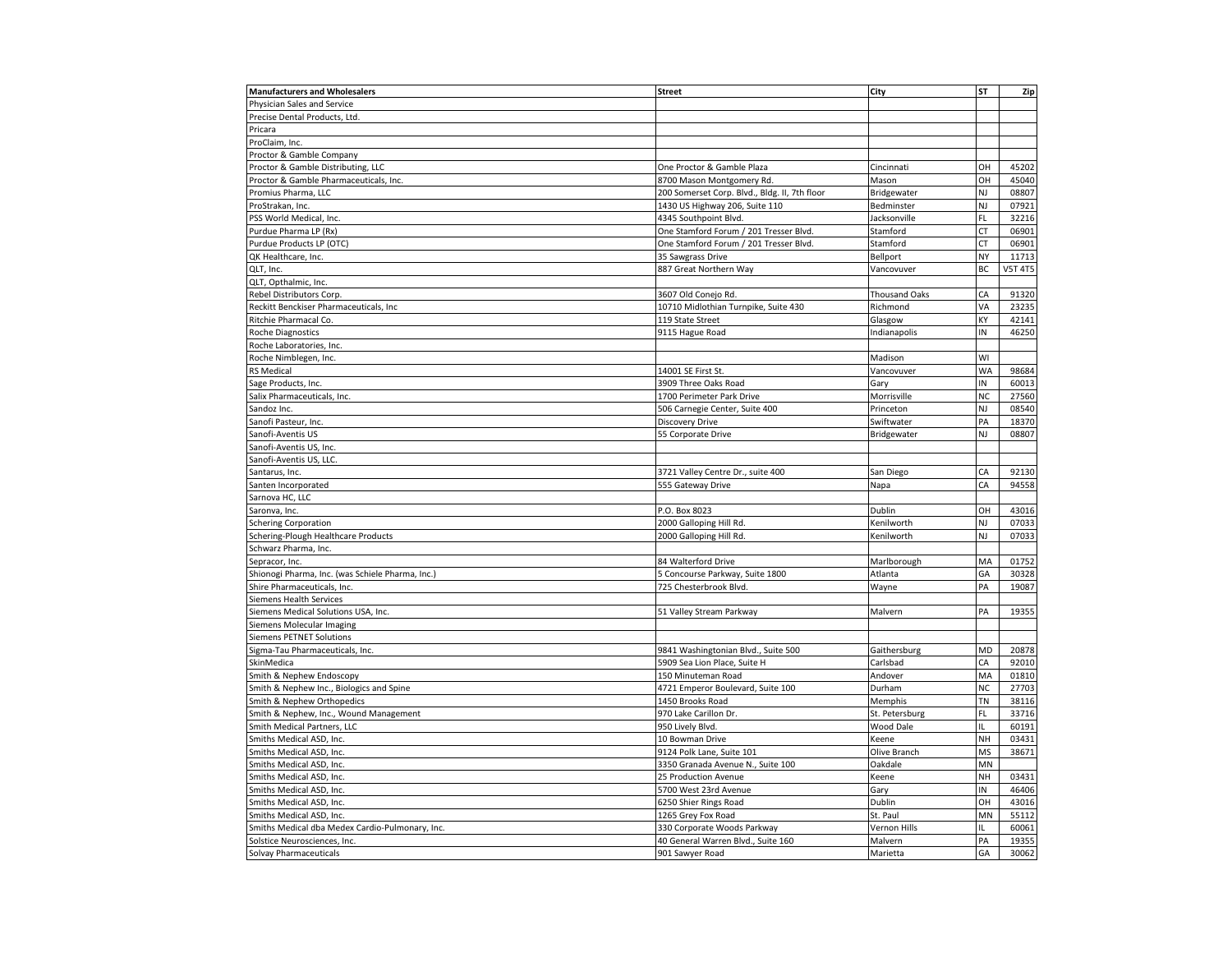| <b>Manufacturers and Wholesalers</b>                                            | <b>Street</b>                               | City                   | <b>ST</b> | Zip   |
|---------------------------------------------------------------------------------|---------------------------------------------|------------------------|-----------|-------|
| Southern Anesthesia and Surgical, Inc.                                          |                                             |                        |           |       |
| <b>Spectranetics Corporation</b>                                                | 9965 Federal Dr.                            | Colorado Springs       | CO        | 80921 |
| Spectrum Pharmaceuticals, Inc.                                                  | 157 Technology Drive                        | Irvine                 | CA        | 92618 |
| Spineology, Inc.                                                                | 7800 3rd. St. N., Suite 600                 | Saint Paul             | MN        | 55128 |
| St. Jude Medical S.C., Inc.                                                     |                                             |                        |           |       |
| St. Jude Medical, Inc.                                                          | One Lillehei Plaza                          | St. Paul               | MN        | 55117 |
| Stat Pharmaceuticals, Inc.                                                      | 9545 Pathway St                             | Santee                 | CA        | 92071 |
| Stereotaxis, Inc.                                                               | 4320 Forest Park Avenue, Suite 100          | St. Louis              | MO        | 63108 |
| Strativa Pharmaceutical                                                         |                                             |                        |           |       |
| Straumann Manufacturing, Inc                                                    |                                             |                        |           |       |
| Straumann USA, LLC                                                              | 60 Minuteman Road                           | Andover                | MA        | 01810 |
| SuperDimension                                                                  | 161 Cheshire Lane, Suite 100                | Plymouth               | MN        | 55441 |
| SuperDimension, Grmbh                                                           |                                             |                        |           |       |
| SuperDimension, Inc.                                                            |                                             |                        |           |       |
| SuperDimension, Ltd.                                                            |                                             |                        |           |       |
| SymCare Personalized Health Solutions, Inc.                                     |                                             |                        |           |       |
| Synthes, Inc                                                                    | 1302 Wrights Lane East                      | <b>West Chester</b>    | PA        | 19380 |
| Systagenix Wound Management US                                                  | 400 Crown Colony Drive, Suite 302           | Quincy                 | MA        | 02169 |
| Tactile Systems Technology, Inc.                                                | 1331 Tyler St. NE                           | Minneapolis            | MN        | 55413 |
| Takeda Pharmaceuticals America, Inc. (TPA)                                      |                                             |                        |           |       |
| Takeda Pharmaceuticals North America, Inc.                                      | One Takeda Parkway                          | Deerfield              | IL        | 60015 |
| <b>Talecris Biotherapeutics</b>                                                 | 4101 Research Commons, 79 T.W. Alexander Dr | Research Triangle Park | NC        | 27709 |
| Teva Biologics and Speciality Products                                          |                                             |                        |           |       |
| Teva Neurosciences, Inc.                                                        |                                             |                        |           |       |
| Teva Pharmaceuticals, USA, Inc.                                                 | 1090 Horsham Road                           | North Wales            | PA        | 19454 |
| Teva Pharmaceuticals, USA, Inc. and it's divisions and affiliated US companies. |                                             |                        |           |       |
| Teva Respiratory                                                                |                                             |                        |           |       |
| Teva Women's Health                                                             |                                             |                        |           |       |
| The Harvard Drug Group, LLC                                                     | 5110 W. 74th Street                         | Indianapolis           | IN        | 46269 |
| The Harvard Drug Group, LLC                                                     | 31778 Enterise Dr.                          | Livonia                | MI        | 48150 |
| The Harvard Drug Group, LLC / Major Pharmaceuticals                             |                                             |                        |           |       |
| The Medicines Company                                                           | 8 Sylvan Way                                | Parsippany             | NJ        | 07054 |
| Theken Spine, LLC                                                               |                                             |                        |           |       |
| Therakos, Inc USA                                                               | 1001 US Route 202                           | Raritan                | NJ        | 08869 |
| Ther-Rx Corporation                                                             | One Corporate Woods Drive                   | Bridgeton              | MO        | 63044 |
| Three Rivers Pharmaceuticals, LLC                                               | 119 Commonwealth Drive                      | Warrendale             | PA        | 15086 |
| Tibotec Therapeutics (division of Centocor Ortho Biotech)                       |                                             |                        |           |       |
| Timm Medical Technologies, Inc.                                                 | 6585 City West Parkway                      | <b>Eden Prairie</b>    | MN        | 55344 |
| TomoTherapy Incorporated                                                        | 1240 Deming Way                             | Madison                | WI        | 53717 |
| Top Rx, Inc.                                                                    | 3141 Stage Post Dr.                         | Bartlett               | TN        | 38133 |
| Tri-anim Health Services, Inc.                                                  | 2241 North Plaza Dr.                        | Visalia                | CA        | 93291 |
| Tri-anim Health Services, Inc.                                                  | 5160 Havana St., Unit H                     | Denver                 | CO        | 80239 |
| TriPath Imaging. Inc.                                                           |                                             |                        |           |       |
| TriPath Oncology, Inc.                                                          |                                             |                        |           |       |
| Tyco Healthcare Group, LP                                                       |                                             |                        |           |       |
| UCB, Inc.                                                                       | 1950 Lake Park Drive                        | Smyra                  | GA        | 30080 |
| Ucyclyd Pharma, Inc                                                             |                                             |                        |           |       |
| UDL Laboratories, Inc.                                                          |                                             |                        |           |       |
| United Therapeutics Europe, Ltd                                                 |                                             |                        |           |       |
| United Therapeutics, Inc.                                                       | 1040 Silver Street                          | <b>Silver Spring</b>   | MD        | 20910 |
| Unither Biotech, Inc.                                                           |                                             |                        |           |       |
| Unither Neurosciences, Inc.                                                     |                                             |                        |           |       |
| Unither Pharma, Inc.                                                            |                                             |                        |           |       |
|                                                                                 |                                             |                        |           |       |
| Unither Pharmaceuticals, Inc.<br>Unither Telmed, Ltd.                           |                                             |                        |           |       |
|                                                                                 |                                             |                        |           |       |
| Unither Therapeutik GMbh                                                        |                                             |                        |           |       |
| Unither Virology, LLC                                                           |                                             |                        |           |       |
| Unither.com, Inc.                                                               |                                             |                        |           |       |
| Upsher-Smith Laboratories, Inc.                                                 | 6701 Evenstad Drive                         | Maple Grove            | MN        | 55369 |
| URL Pharma, Inc.                                                                | 1100 Orthodox Street                        | Philadelphia           | PA        | 19124 |